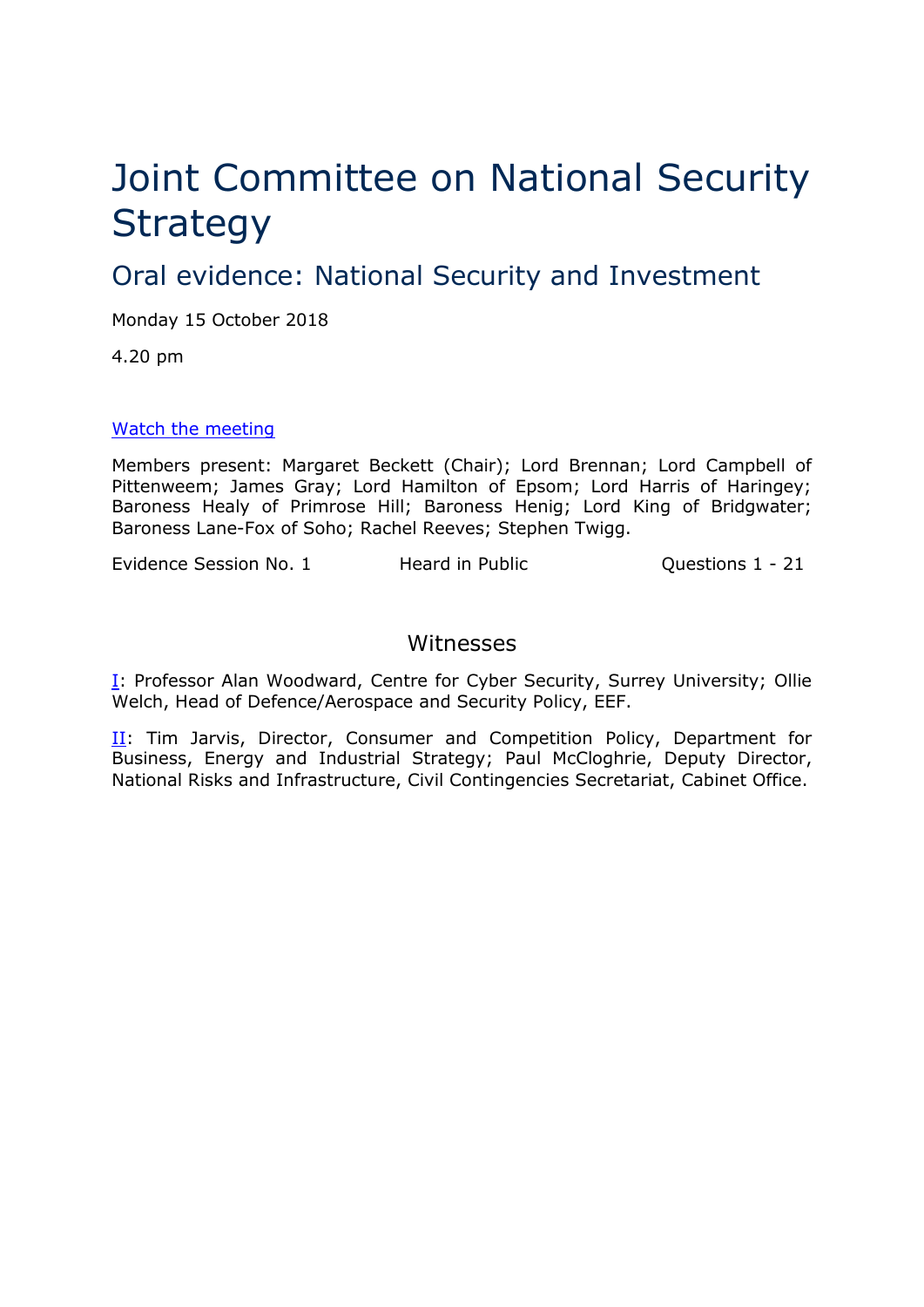# Examination of witnesses

<span id="page-1-0"></span>Professor Alan Woodward and Ollie Welch.

Q1 **The Chair:** Good afternoon. Thank you very much for coming. I apologise that we kept you waiting for a moment or two. Quite a bit is going on in the House today and sometimes that causes problems.

The White Paper says that the Government have to make proposals because of "technological, economic and geopolitical changes". I would be grateful to hear from each of you whether you share that assessment.

**Professor Alan Woodward:** Personally, I do. One of the things that has happened, and I am sure we will talk about it, is that we are all a lot more interconnected not just electronically but in manufacturing and our supply chains. In my own area, IT, although we might get software from the UK, we certainly do not get the hardware from here, so we have all become a lot more interdependent on other countries, and some of them may or may not be hostile actors in the future.

**Ollie Welch:** I absolutely agree. Traditionally, our members in the defence sector would perhaps have expected 20 years ago to be leading technology, whereas there has been a marked change over a generation such that the sort of technology we would describe in a national security context has expanded into areas of technology that may not be generating it. It is recognisably more difficult to control something when its initial purpose and future intentions may not be clear at the outset.

**The Chair:** I gather that other countries are tightening controls on foreign ownership of corporations. Is it your impression that that is part of a general move, or is it specific to the UK?

**Professor Alan Woodward:** I am not sure that I am perfectly qualified on that front. If it is, it may be missing the point. A lot of the document is about thinking of control as ownership, whereas I am not sure that is where the most influence is going to come from.

**The Chair:** It is influence that is important.

**Professor Alan Woodward:** I believe so.

*Mr Ollie Welch:* I am certainly aware that other nations are looking at this. The US has recently made some changes of its own, and you are right to identify a general global move towards this sort of requirement. I am not an expert in those particular regimes.

**Lord King of Bridgwater:** Our questions have to be set against a background where we are talking about major corporations and whether somebody will come in and take a significant shareholding, arguing about what that percentage shareholding would be and the size of the company. We know that at present this country is one of the targets for a lot of other countries to come here and buy up our technology. A lot of the technology that is going to be really interesting in a good part of the field we are interested in may be carried on at the moment in universities, as you know,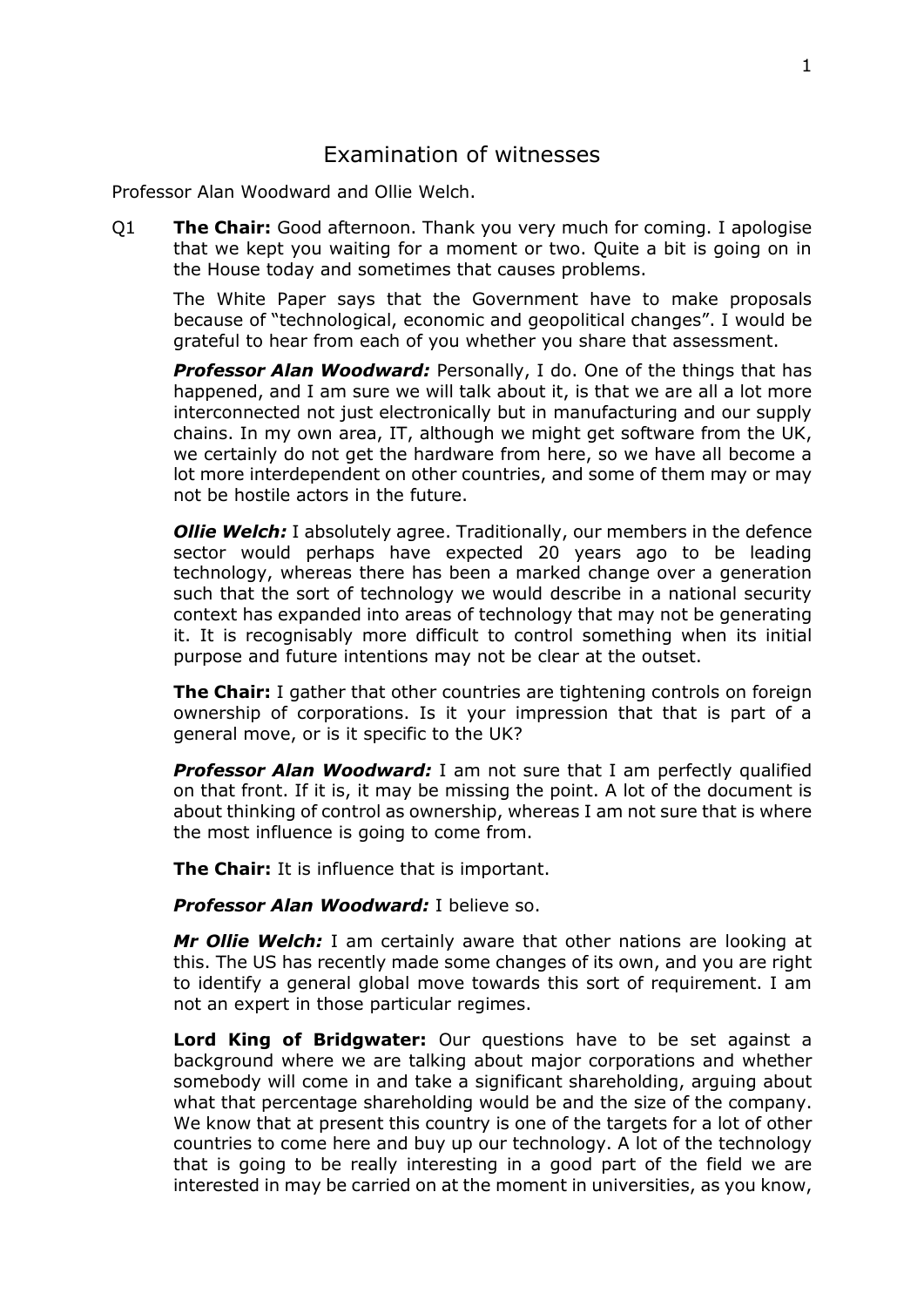Professor. They are trawling round Cambridge, Oxford, Bristol and other places looking for some of the bright ideas that are coming up and seeing how they can take them on.

How well do companies know that the Government are interested in what the arrangements will be? I should think most of them are quite ignorant of that. Do you think that knowing quite what we are talking about here is a real problem? It seems to me that the business of setting up rules and regulations for the size of company and what the percentage of shareholding will be is pretty irrelevant to some of the issues that could prove to be quite strategic in the longer term.

*Professor Alan Woodward:* I agree. In universities where some of the technologies spin out into smaller companies, it is probably the last thing on their mind; they just want some investment to keep going to the next stage. If somebody comes along with folding money and says, "For a share in your company, we'll give you some investment", which they are not necessarily getting from within this country, what else are they meant to do? It is very difficult.

**Lord King of Bridgwater:** Do you think any of them have the slightest awareness that they might have a national responsibility to advise the Government that they have been approached?

*Professor Alan Woodward:* I do not think so. It is certainly not uppermost in their minds. If you are a researcher at a university and you have a clever idea—a new process or a new technology that you have developed—your prime concern is about moving it on to the next stage, scaling it up and that type of thing; you are not necessarily thinking, "Hold on a minute. In 10 years this could be of national significance". I just do not think that is the mindset.

**The Chair:** To a certain extent, they are probably being pushed to take an interest in the commercial prospects of their work.

*Mr Ollie Welch:* Indeed. I agree with that assessment in part. The problem is not necessarily that businesses seek investment in lieu of national security implications. Where businesses were aware of that, they would report it and understand it as an issue. There is, nevertheless, a problem with companies, particularly small ones and potentially tech start-ups, not thinking in a national security context about their technology. They do not have a handle on the threat picture or an understanding of where the Government might have a better understanding. There is effectively an air gap between that, and the challenge is how you close it.

*Professor Alan Woodward:* Take something that is not my area at all: an industrial process that might improve something and be of extreme benefit to the UK economy in five years' time. Chemists, production engineers and people working on that might think that a foreign Government or, as they would see it, a foreign company could come in and invest. It is not that they would think it was necessarily of national significance. I do not believe that.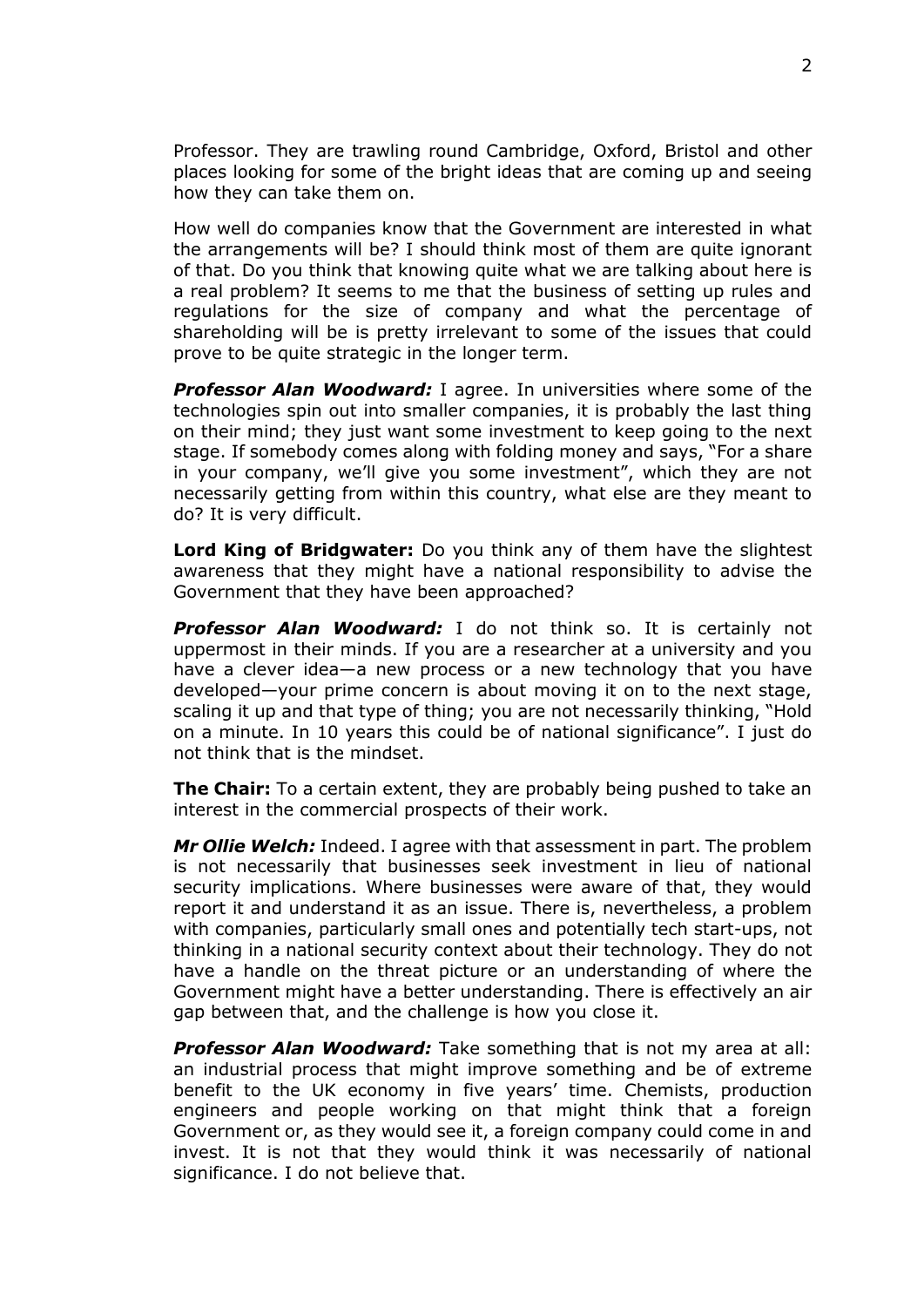**Lord Harris of Haringey:** I want to clarify something Professor Woodward said. You were not sure that ownership was the right measure and you would like us to look at influence, but ownership is clearly being used in all of this as a proxy for risk and so on. What do you think would be the right thing to focus on?

*Professor Alan Woodward:* That is a very good question. I note that in the document it is almost as though it evolves; it starts talking about ownership, presumably through the number of shares, once more than 25% of shares are taken, or a controlling interest is taken, but influence in an asset can be very much through the supply chain these days. Companies that are of national significance can be very much subject to single sources. To give a very simple, perhaps trivial, analogy, you can have a wholly-owned gas-fired power station in the UK, but if you do not control the supply of gas, you can shut off that power station as surely as if you said, "I'm going to shut it down for commercial reasons".

**The Chair:** We have drifted slightly into another area.

Q2 **Rachel Reeves:** I want to go back to what significant influence or control means. Do you think the Government's White Paper is clear enough? How difficult will it be in practice to make a judgment about what constitutes unacceptable influence or control? Is it even possible to pin it down? Is the White Paper doing enough on that?

*Mr Ollie Welch:* It is very challenging. I understand how the Government arrived at their position, because by definition you are dealing in unknowns, but from a business point of view of course that carries an inherent risk. There is a risk that at any stage of the process you could be subject to a call-in if it was discovered that you had technology that was of interest. There is therefore a challenge about what that means for future investment and whether it is a disincentive. I would like to see a better and more comprehensive attempt at defining that, even if it could not be pinned down into a very definitive list of articles.

**Rachel Reeves:** How would you do that? How would you change what is in the White Paper?

*Mr Ollie Welch:* It would be a real challenge, and I do not entirely have an answer. Clearly, you need the ability to talk to the technologists at an early stage. The Government need to be in a position to understand where the technology comes from and what its future implications are, so maybe it could be that kind of consultation process.

*Professor Alan Woodward:* Especially when it comes to the national security side of things, it is almost inevitable with things such as this that you will end up with fairly wide definitions, and it will then be for the judgment of the Minister and his advisers as to when something is triggered. There are some very specific trigger events, and then the last one just talks about acquisition of "significant influence or control". Inevitably, there will have to be an element of judgment about it. I am not sure how prescriptive you can be.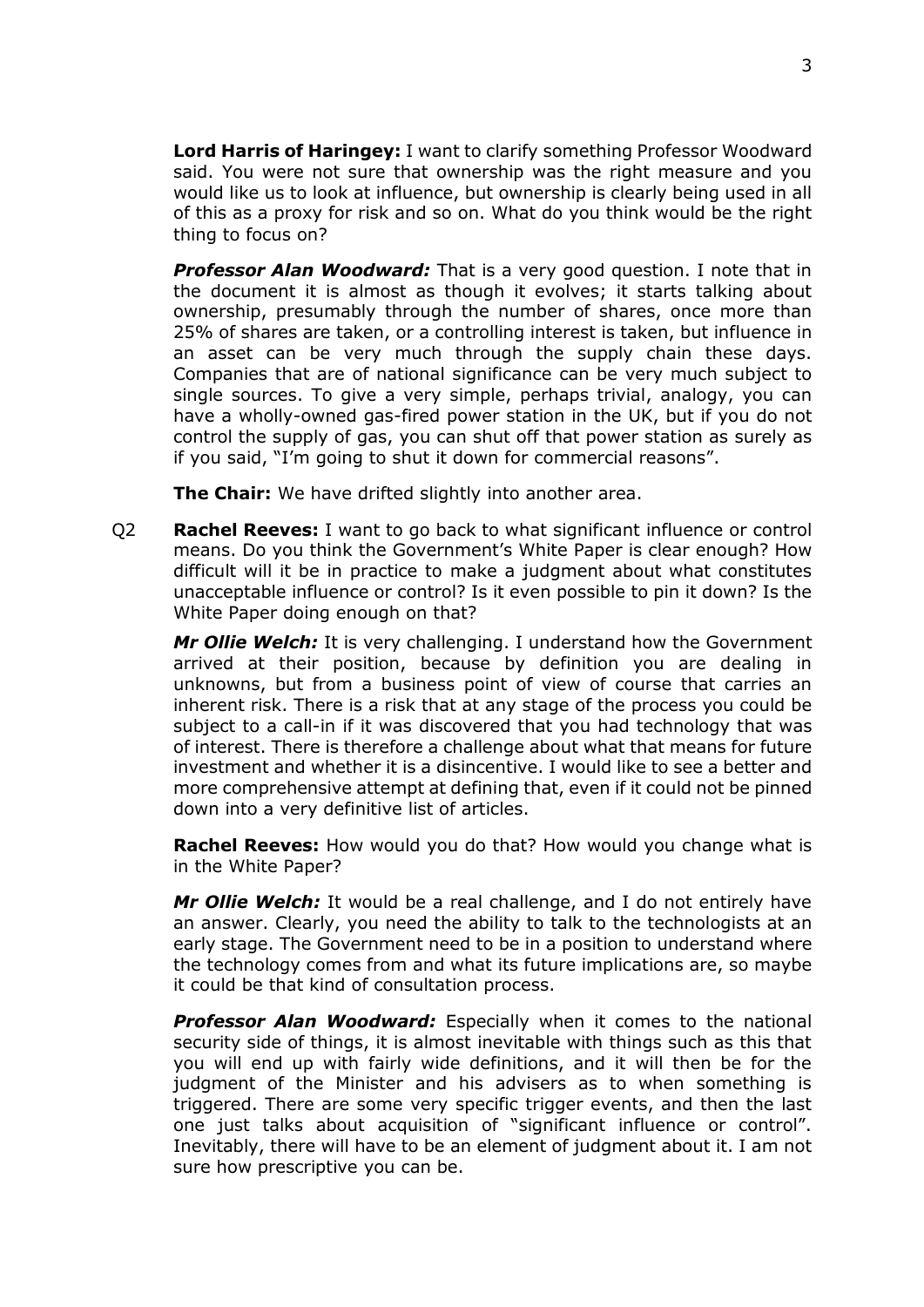**Rachel Reeves:** But without prescription, without having greater clarity about it, if a Minister decided that something was against our national interest, presumably his or her decision could be judicially reviewed.

*Professor Alan Woodward:* Yes. Presumably, there has to be some oversight; you cannot make such decisions without recourse. People could have some right of appeal and go forward with it, but if something is too prescriptive, especially given the rate at which I see my own area of technology advancing, you do not necessarily know what might happen, so you need not a catch-all but almost an enabling clause that allows them to make a judgment that can be challenged.

Q3 **Lord Hamilton of Epsom:** To go back to the question of finance for tech start-ups, start-ups are very risky businesses and an awful lot of them go bust anyway. If we blunder into this and start putting enormous restrictions on who can finance whatever, will we not lose a lot of tech start-ups? They will just die on their feet, because nobody is going to invest in them at all.

*Mr Ollie Welch:* Potentially, yes. I guess it would depend on the application of the legislation. There does not appear to be anything that considers the business implications of deciding to remove investment. As you rightly say, some businesses seek investment for a reason, and would notify only if they decided that from a business perspective it was the right thing to do. If that rug was pulled from underneath them, it would be a risk.

**Professor Alan Woodward:** The last thing a small start-up needs is more bureaucracy and overheads. It is a case of where the burden falls and how much of a burden it is. You have to file your taxes. I have run businesses, including PLCs; you have to disclose to the registry who your shareholders are, so a lot depends on how it is then reported back to those in government who may take action on it.

**Lord Harris of Haringey:** Are there some areas that are so sensitive that the best posture for the UK would be to say that only vetted UK companies with vetted UK supply lines should provide those services?

*Professor Alan Woodward:* Personally, I do not think so. There is a spectrum, from "implicitly trust, come what may" to "implicitly distrust", as some of our colleagues in the United States and Australia have said of 5G networks. I think there is a third way, which is "trust but verify". That is the approach we have taken so far in the UK. For example, when Huawei was supplying the 21st century network, an evaluation cell was set up with vetted people from the Government who were able to look at the devices, et cetera. The problem is that "trust but verify" works only as long as you really can verify what goes into the infrastructure and critical positions. As we saw from the oversight report two months ago, there are some process issues in that particular case.

**Lord Harris of Haringey:** You say "some process issues". What they were actually saying was that there was only limited assurance about the risks from using the companies.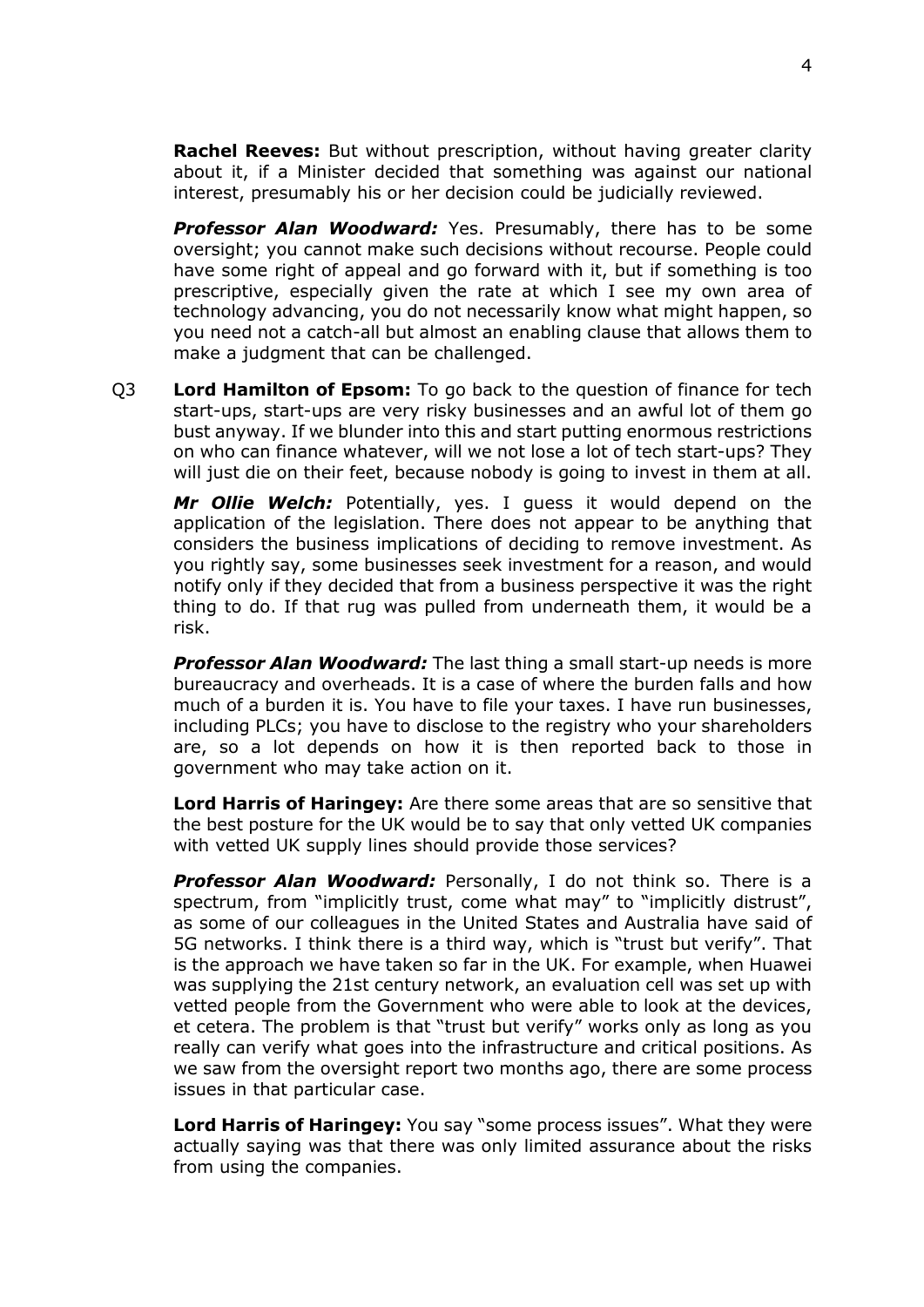*Professor Alan Woodward:* It was not a technical matter; it was to do with the fact that, as I understand it, Huawei was not able to guarantee, and did not have a process in place to show, that what was coming off the production line and going into the networks was what had been evaluated, which drives a bit of a coach and horses through the evaluation process.

*Mr Ollie Welch:* There are processes already in place for companies working in the defence and security sector, for instance, whereby they are expected to maintain UK supply chains and the like. The danger of making a sweeping judgment on whole-scale technologies, particularly innovative future technologies, is that effectively you turn off the tap for investment. From an investor's perspective, it becomes too risky to invest in the UK.

**Professor Alan Woodward:** But, more than that, you potentially do the country a disservice, because you might turn off access to technology that is more innovative than we would necessarily have in this country, or in countries that we would consider to be the most friendly.

Q4 **Lord Harris of Haringey:** We are in a difficult position here, are we not? We have had very recent media reports about secret Chinese chips and goodness only knows what else being embedded in computers. Clearly, western countries have to buy kit from China knowing some of those risks. You have also talked about supply chain risks. Does this not suggest that perhaps the White Paper is missing what might be the key targets?

*Professor Alan Woodward:* Yes, absolutely. That is why I said that influence is wider than just ownership. In the modern world, certainly in the technical sphere, which is the one I am probably more able to talk about, the supply chain is extremely important. You can become very dependent on manufacturing; for example, the UK just does not have the manufacturing facilities to produce most of what we use in the laptops that run this building: 90% of them are made in China. It is as simple as that.

**Lord Harris of Haringey:** You are saying it is too late.

**Professor Alan Woodward:** I am saying we have to adopt a policy of trust but verify.

*Mr Ollie Welch:* The legislation does not appear to want to address that point and it is one that should be picked up.

**The Chair:** I get the slight impression that in the past we have taken a magnificently indifferent view of all this, and a magnificently indifferent view of ownership: let the market sort it all out. Now people realise that that may not be totally wise in every circumstance, so they are going after where they see a gap, which is ownership, but that might not be the only gap, or the best one.

**Professor Alan Woodward:** I totally agree with you. Other countries can do manufacturing a lot cheaper, and our manufacturing base in the technology sphere—my sphere—has moved there. It is too late; we are dependent on them now, but that is not necessarily a bad thing, provided we can verify. If you try to chop them out of certain things, you will miss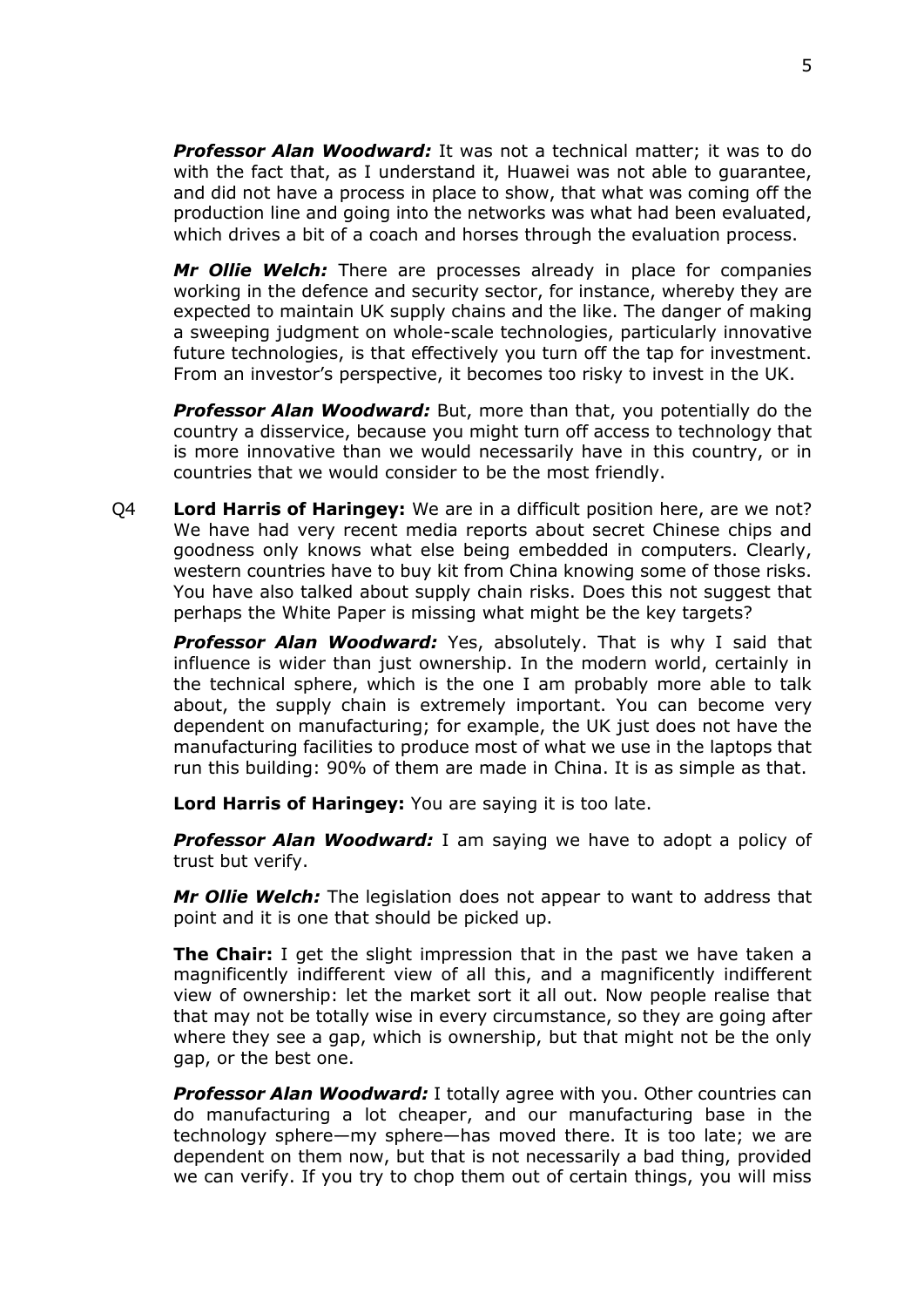innovation and drive up costs, and I doubt whether the UK is of a size anyway that could do it.

Q5 **Baroness Lane-Fox of Soho:** The Government made some fairly big assumptions about the sectors of the economy that are at greatest risk. Do you share those assessments of the sectors? Do you think they have omitted anything?

*Professor Alan Woodward:* I agree with the CPNI lists. In the White Paper, I was surprised that space was missing.

**Baroness Lane-Fox of Soho:** It is in the longer list.

*Professor Alan Woodward:* It is not in the subset that is considered to be something that will come under these auspices. I suppose that was the main one.

**Baroness Lane-Fox of Soho:** Why would you pick space in particular, as opposed to something else?

*Professor Alan Woodward:* As it happens, space is an area that the UK is very good at. It has a significant lead in a number of areas, particularly small satellites. I suppose one could argue that there is a bit of a crossover with communications, which is on the small list, but space is now a sphere that is more than pure communications; it is everything from meteorology to whatever. There are now many applications in space, and you do not necessarily want a hostile actor to have undue influence over some of those.

**Baroness Lane-Fox of Soho:** Would you say that there are areas that are not core bits of the economy but are secondary? I think there are five core ones, and then another eight. For the other eight, they assume there are sufficient protections within those areas—for example water, chemicals and other bits of the economy. Do you share their belief that there are sufficient protections in those areas?

*Mr Ollie Welch:* I am not necessarily in a position to talk about that. Perhaps of more interest from a manufacturing perspective are the technology areas and the recognition that, if you limit this to specific sectors, you might miss the broader question.

**Baroness Lane-Fox of Soho:** Can you give an example?

*Mr Ollie Welch:* How technology will develop in future is probably where the White Paper needs to focus.

**Baroness Lane-Fox of Soho:** Can you give an example of where you think that would be best done?

*Mr Ollie Welch:* I do not pretend to be a technologist, but artificial intelligence is clearly a burgeoning area. Many in the manufacturing community are thinking about artificial intelligence and how to digitise manufacturing. The result of that will go in ways and directions that we have not yet predicted, and that has particular implications in the military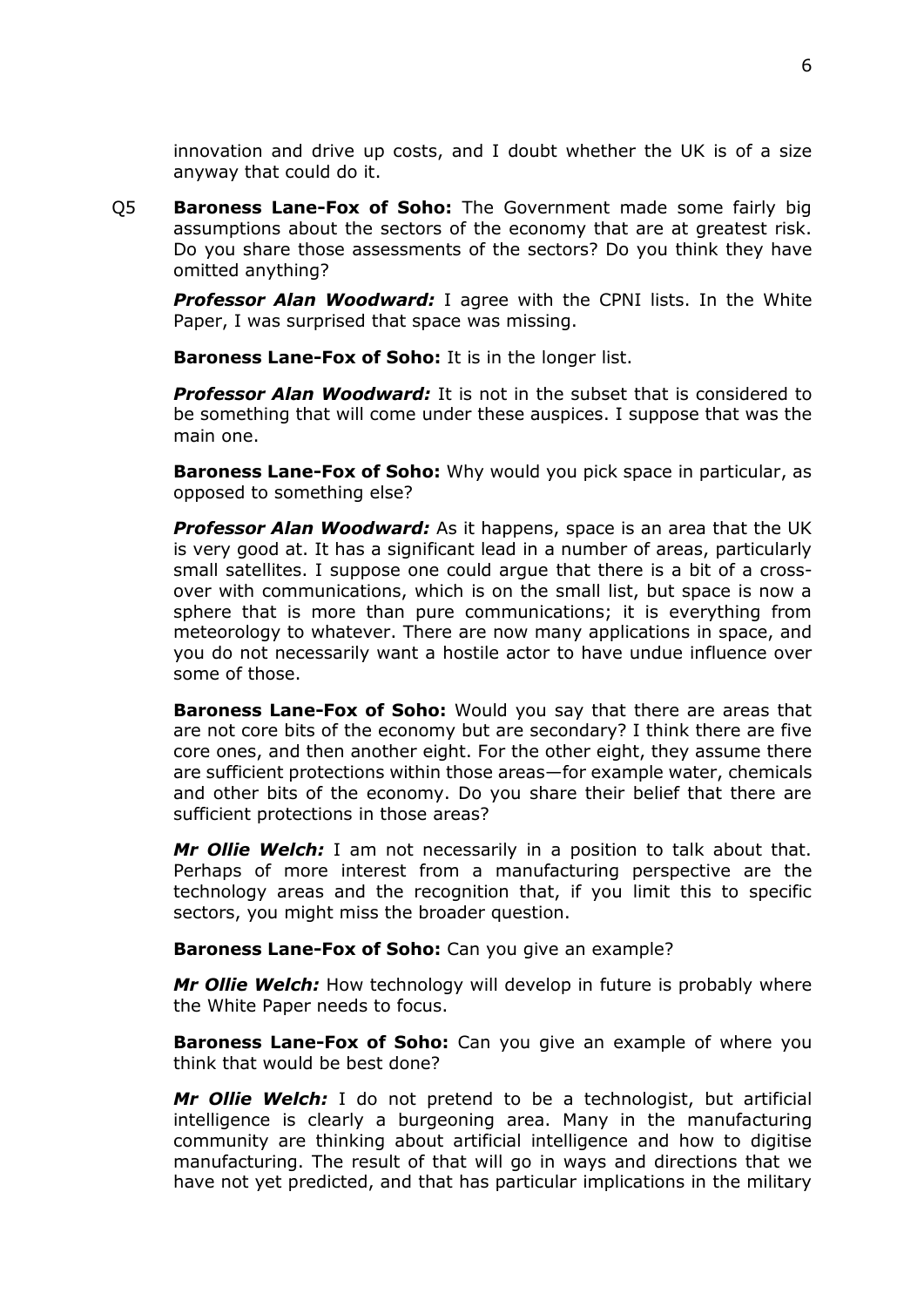sphere. We will be at a sort of Zen nexus in the digitisation of military equipment. The technology that sits below that is currently not thought of in the military space; it is very much in a computing space.

Q6 **Baroness Lane-Fox of Soho:** In the paper, the Government have put together a list of advanced technologies, and AI is in the list, so do you think they have just not thought clearly enough about what that means and its implications? What is your reticence about the way they have structured it?

*Mr Ollie Welch:* It is the reality of the fact that it is an unknown and, therefore, very difficult to pin it down in a White Paper that you write today.

**Professor Alan Woodward:** Five years ago, we would not necessarily have included quantum technologies.

**Baroness Lane-Fox of Soho:** Do you feel the list is appropriate? If not, exactly to that point, how do you manage something that is evolving so rapidly with such unknowns in technological breakthrough?

**Professor Alan Woodward:** I do not necessarily expect the Government to have sweeping powers in this area, but can one become overprescriptive? Is there an element of having to have something in there? A catch-all is the wrong way of putting it, but if it is recognised that something will become of national significance, or certainly of significance to national security, is that something you should be able to put in? That is the trouble with something that is overly prescriptive. The list is quite prescriptive, but it has some very general things in it, such as computer hardware and quantum technologies. Some of it is very broad, but there are the known knowns and the unknowns.

**Baroness Lane-Fox of Soho:** It is complicated. To wrap that together, and to try to understand how to balance things we know now—the knowns with the unknowns, or what may be unknown right now—do you think they have got it right as regards the threats we can understand and the technologies we can understand now versus the ones we are only beginning to bet on?

*Mr Ollie Welch:* There is a challenge if we are too prescriptive. Presumably, we want to be an open economy and encourage investment, and if you determine that a technology simply by virtue of being new is controlled at that initial stage, it may act as a disincentive both to investors and potentially to researchers doing that work.

**Professor Alan Woodward:** I agree. Even at the point where it is scaled into some manufacturing, you do not necessarily know in the technological sphere what might become important. It is not necessarily even just before it is created. Take something like social media. How would one know that that was going to become so important? That is a rather more ethereal thing, but there are areas of technology where you do not imagine until five or 10 years down the track that they will have such an influence on society.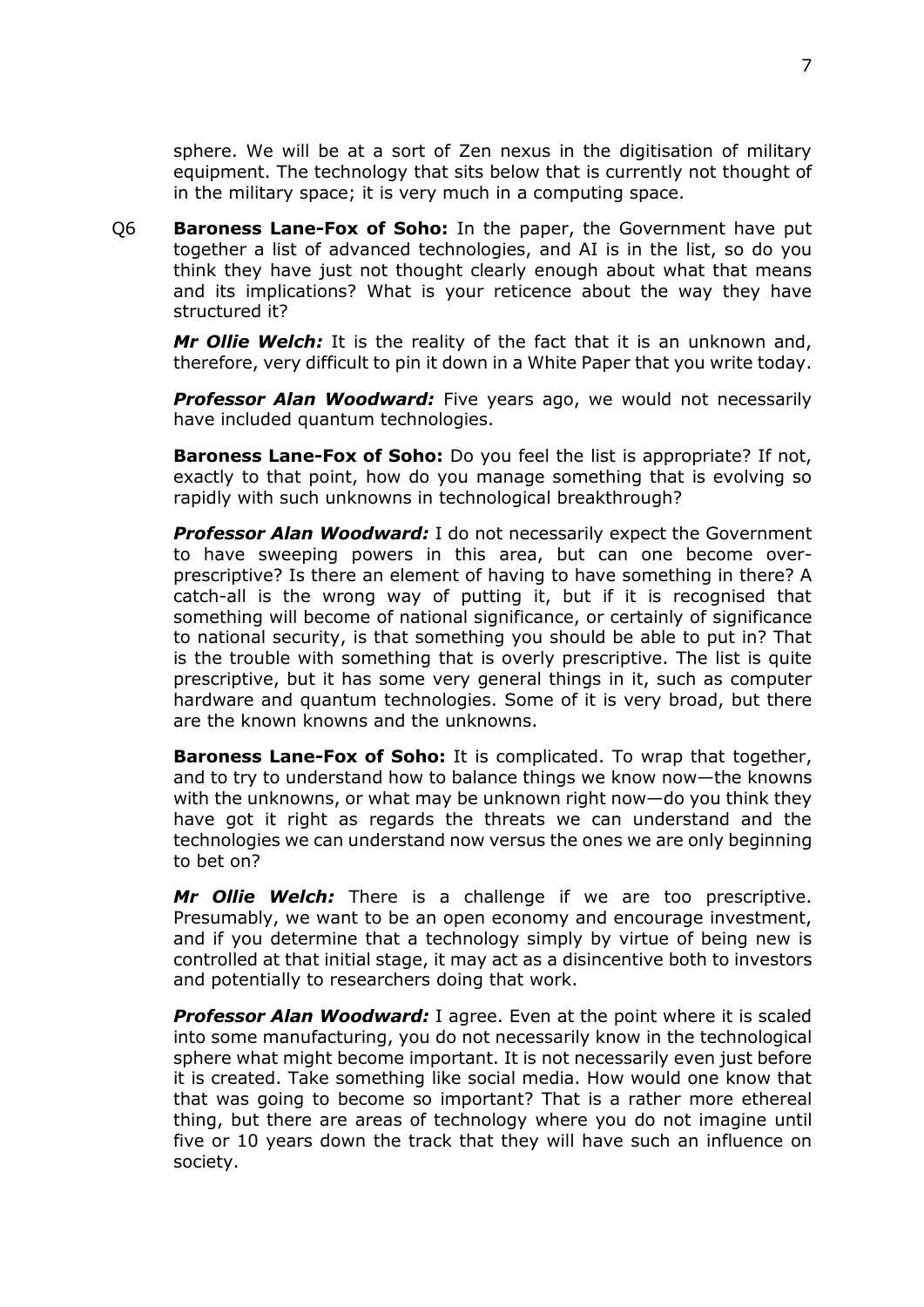**Baroness Lane-Fox of Soho:** One way is to look at where our adversaries and competitors in other countries are investing and play that back into how it might have an impact on our own economy and technological advances. Listening to you, one of the things that strikes me is whether we have enough people looking outside their own world or networks in order to think about the potential threats of the future.

*Mr Ollie Welch:* From an industry perspective—the professor can speak from an academic one—we live in a networked world. The manufacturing supply chain is global by definition. At the technology level it is a crossborder thing generally. At governmental level, it is a different question.

**Baroness Lane-Fox of Soho:** That was more my question, as you have gathered.

*Professor Alan Woodward:* That is my concern. In academia and research environments in general, you tend to know what is going on in all the other countries anyway. If you are in a sphere, you know who is in the lead and who is not.

I mentioned quantum technologies. The Chinese are probably some of the world leaders in quantum encryption and key distribution, but there is an element of where the bridge is back to the decision-makers and those framing the legislation, and defining and putting the policy into practice. I do not see that at the moment. I am not sure whether that is because there is no mechanism, organisation or structure for it, or whether it is a case of awareness among those who sit in both Houses.

**Baroness Lane-Fox of Soho:** That is reassuring.

Q7 **Lord Hamilton of Epsom:** If a medium-sized British defence company is doing some quite secret work for the Ministry of Defence, we must, surely, draw different conclusions about a bid from Lockheed Martin, a French company or a Chinese company, must we not?

*Professor Alan Woodward:* I would hope so.

**Lord Hamilton of Epsom:** We seem to be obsessed by the technology that might be taken over, but we do not seem to worry about who does it. Surely, who does it is absolutely critical.

*Professor Alan Woodward:* We were talking about influence earlier. I suppose it is influence at the point when something is put into operation. If somebody builds something for you and they are, say, Chinese, do they then have an ongoing ability to influence its operation? That is where I would see the dividing line. There are very few things put into military use these days that do not have some components from countries we might not be altogether happy with, but it does not necessarily mean that they control the whole assembly.

*Mr Ollie Welch:* The legislation, as proposed, puts the emphasis on business to notify. Business is only in a position to judge on the basis of the technology it holds. That is what it understands. It is not the role of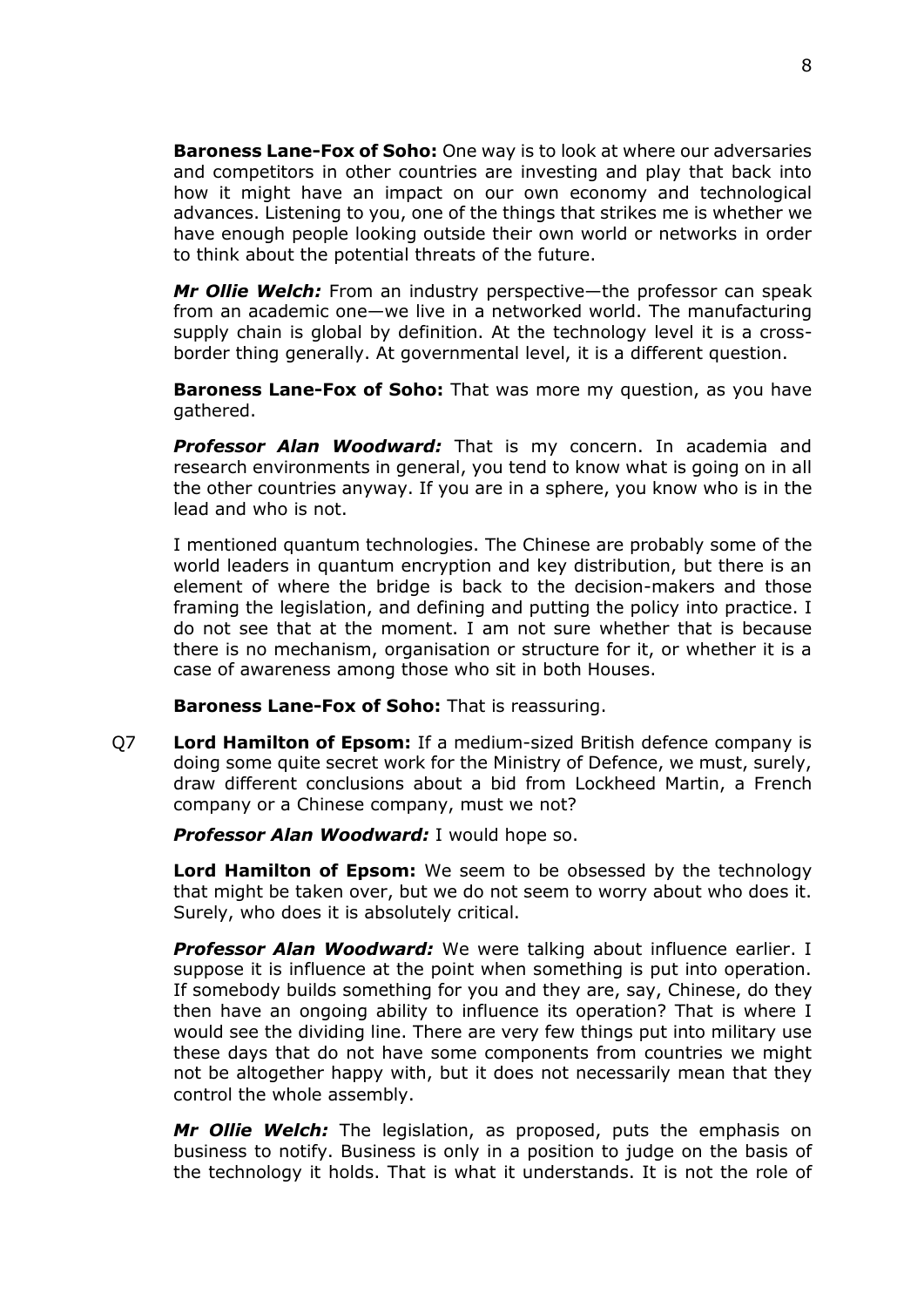business to make a determination from a diplomatic point of view; it would not have access to the same intelligence and so on. Technology is probably the right place to start. I absolutely agree that there is a fundamental difference, and I am sure that the intention is that that would materially affect the outcome of any call-in notice.

**Lord Hamilton of Epsom:** How about the triggering events? Concerns were raised about those. Do you think that the documents deal with the problems about the triggering of events of significant influence or control?

**Professor Alan Woodward:** In so far as most of the bullet points are quite specific, they are quantifiable. The last bullet point about "acquisition of significant influence and control" is the one we dealt with earlier. It is fairly broad, but it is almost inevitable that something like that will have to be included. Point F, on page 5, in the executive summary, is about whether somebody has the ability to direct the operations of whatever is being acquired.

*Mr Ollie Welch:* The definitions are necessarily open to some extent. From a business perspective, you want things to be as defined and narrow as possible, both to incentivise investment and so that businesses feel confident as to when they need to notify. Particularly for small businesses, that could be quite a bureaucratic burden, so you want to be able to rule it out in the vast majority of cases very early on. The more open-ended it is, the more the Government risk creating a better safe than sorry scenario, which could result in unnecessary bureaucracy for business and a very large bureaucratic burden for the Government to deal with as well.

Q8 **Baroness Healy of Primrose Hill:** The draft statement of policy intent appears to put the onus on asset owners and entities to work out whether national security concerns are sufficient for an acquisition to be notified to the Government. Is that likely to be a problem in your view? What support might SMEs or businesses not already in security critical industries need when considering security issues in the way the White Paper proposes? It seems that they are going to be left to make it up themselves.

*Mr Ollie Welch:* That is a real risk. There may be sectors, such as defence and security, that are in a better position to make those judgments, but the reality is that in certain sectors the investments in technology may not be in traditional spheres and they may not have experience of dealing with that. Tech start-ups and university spin-outs will necessarily be small. There is a real risk of creating a vacuum in which they do not know whether to notify, and either waste their time in doing so or miss the opportunity when they should have done it. I would like more advice and perhaps more support to be provided to help small businesses overcome that challenge.

**Professor Alan Woodward:** I can add nothing to that.

Q9 **Baroness Healy of Primrose Hill:** The draft statement of policy intent stresses that national security interventions should be "necessary, proportionate and even-handed". Do you think that the proposals are proportionate from a business perspective? Do you think most businesses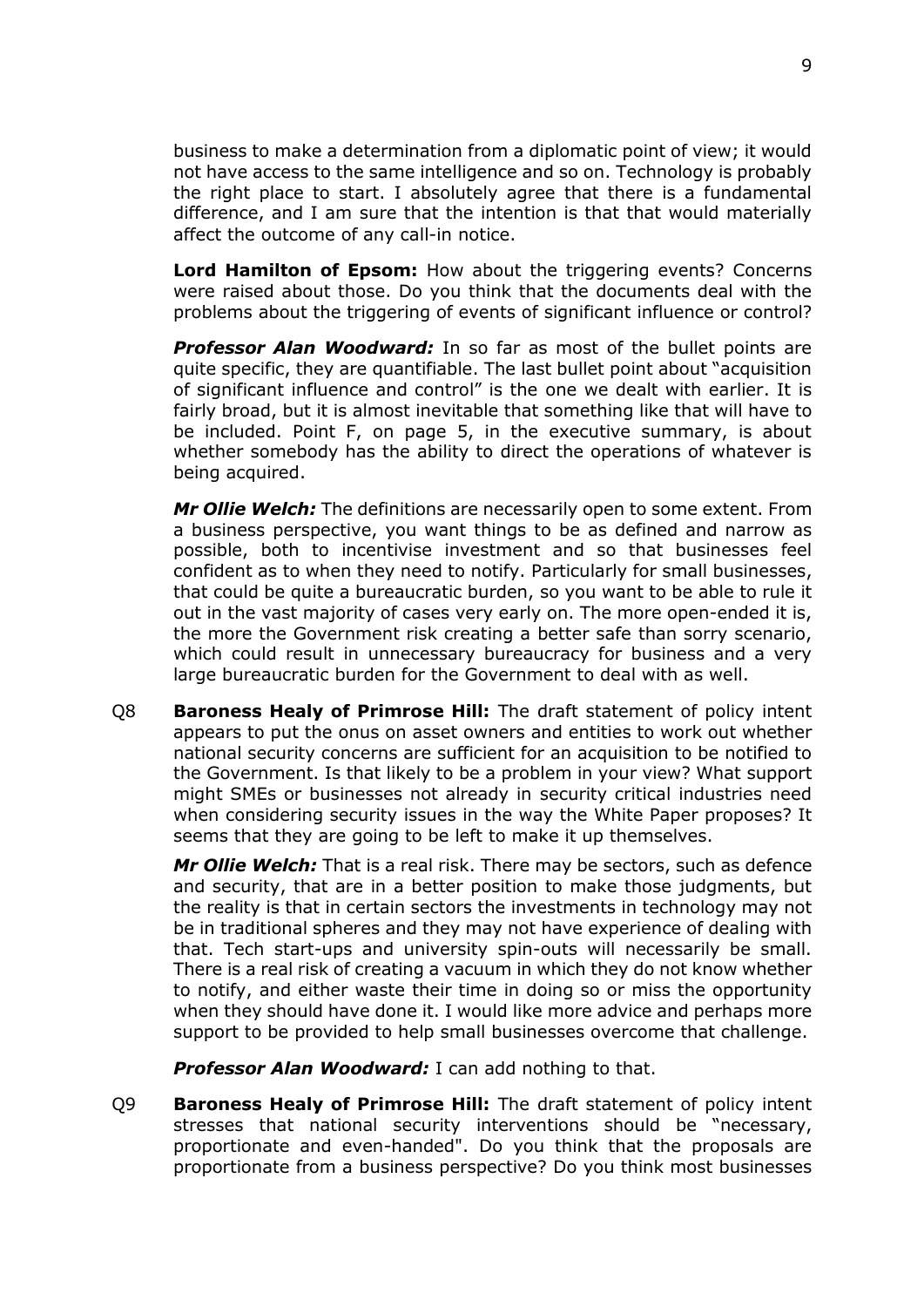will be content with a voluntary notification system rather than the alternative and more certain mandatory approach, or do you think it will make them reluctant to get involved because they are unclear? Do you think the burden of the proposed processes will be manageable for businesses that are trying to start up and concentrate on the technology without the whole diplomatic aspect?

*Mr Ollie Welch:* The White Paper as written leaves a lot of interpretation open to the Secretary of State dealing with it. The proof of the pudding might be in the eating, depending on how burdensome that becomes. For example, what we consider significant or not could, in theory, change with different political opinions.

The debate about its being voluntary or mandatory is interesting. We consulted on the original Green Paper and we talked to some of our businesses. Although most preferred a voluntary system, one or two thought a mandatory approach could be easier because at least it would simply be a process they had to follow. The danger of a mandatory approach would be around incentivisation. If there is a mandatory approach, it sounds as if you are assuming there is a problem until proven otherwise, whereas from an investment and business perspective a voluntary approach feels much more open: "We recognise there is an issue, but it is a small one and we will deal with it as and when it arises".

*Professor Alan Woodward:* I am not entirely sure what the processes would be. If it is a case of notification of, say, something as simple as share ownership going up by more than a certain percentage—to go back to the main trigger points—I can imagine that being fairly light and very understandable. Anybody who has ever been the director of a company knows that you look at your shareholder register; you know who has the right to appoint directors and so on. The last trigger point, about when somebody has undue influence, is a lot more open-ended. If that becomes notifiable, what does it mean? You would need either a lot of guidance or somebody in government looking out to see when it might have occurred.

**Lord King of Bridgwater:** This could affect a whole range of different companies in this country that would not have the slightest idea that they had obligations or expectations in this field. How will the Government cover the waterfront?

**Professor Alan Woodward:** Speaking from my own experience of running businesses, when new legislation comes out that affects the running of the business, as a director you have to make yourself aware of it.

**Lord King of Bridgwater:** That is the whole point. People have businesses to run and have plenty of things going on. They will not have the slightest idea that they might come within the remit that might be relevant under this legislation.

#### *Professor Alan Woodward:* Yes.

**Lord King of Bridgwater:** With new ideas coming forward that could be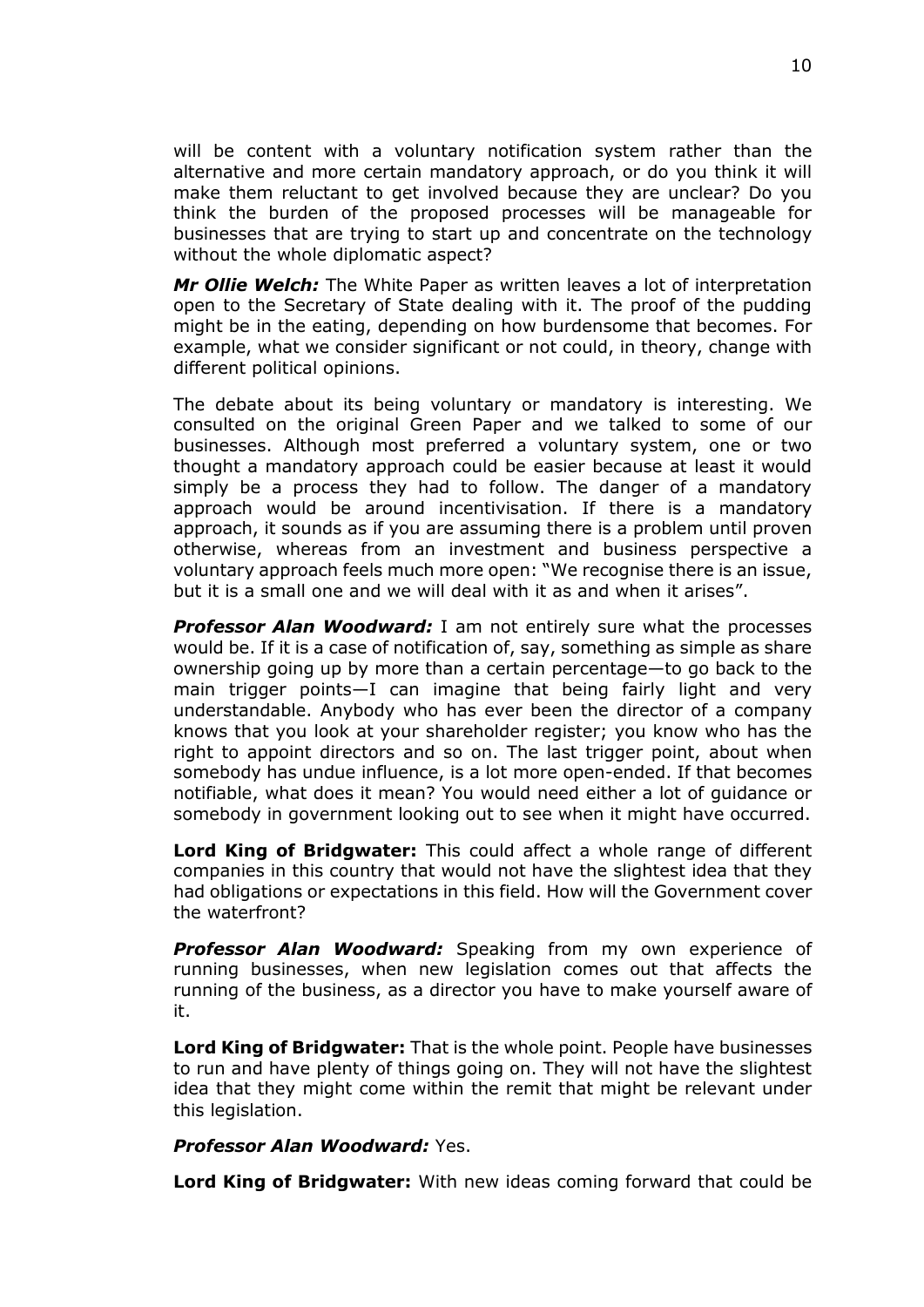quite significant, and people busily working on them in a backroom, or wherever it might be, it seems to me that the challenge for government is how to get the message across to people who need to know that they need to be aware of their responsibilities.

*Mr Ollie Welch:* I represent a trade association, so I would of course say that there is a role for us in that, and we would be happy to provide support. We may have the audience, but it is about the detail that is communicated, and that has to come from government in a very clear manner and has to be understood in a way that is business-literate, particularly for small businesses, so that it can be digested quickly and not get in the way.

*Professor Alan Woodward:* As I said, there may be a role for government looking out, with a degree of horizon scanning, to see what is coming up in new technologies and who might be working in them, and then communicating with those people.

**Lord King of Bridgwater:** The EEF is long established, and has good relations and communication with its members. I do not know how good it is in the tech field and some of the new developments, and whether there are sufficient parallel organisations that might be able to help in that field. Are there?

*Mr Ollie Welch:* There are sector-specific organisations, certainly in the manufacturing sector, such as TechUK, which has specific reach in that space, but it would be naive to think that that would be all-encompassing, and for the Government to suggest that that was their only mechanism might be dangerous.

**The Chair:** Thank you very much indeed. You have been very helpful. It has been an interesting session. I hope I am not incorrect in saying that my strong impression is that in the past we have had what might be called an informal system, although I am not sure we had a system at all; we just said we would leave it to the market. Now there is thought of changing that, but you two seem to be particularly concerned about potential burdens on business, bureaucracy and so on, and you are saying that in some respects we have already sold the pass. Is that unfair?

**Professor Alan Woodward:** No, I think that is right. We are where we are now, and we have to deal with it. There is no going back with the technology in some of these areas, certainly not in short order, so we have to put processes and legislation in place to deal with the threats that come with where we are now.

**The Chair:** Thank you both very much.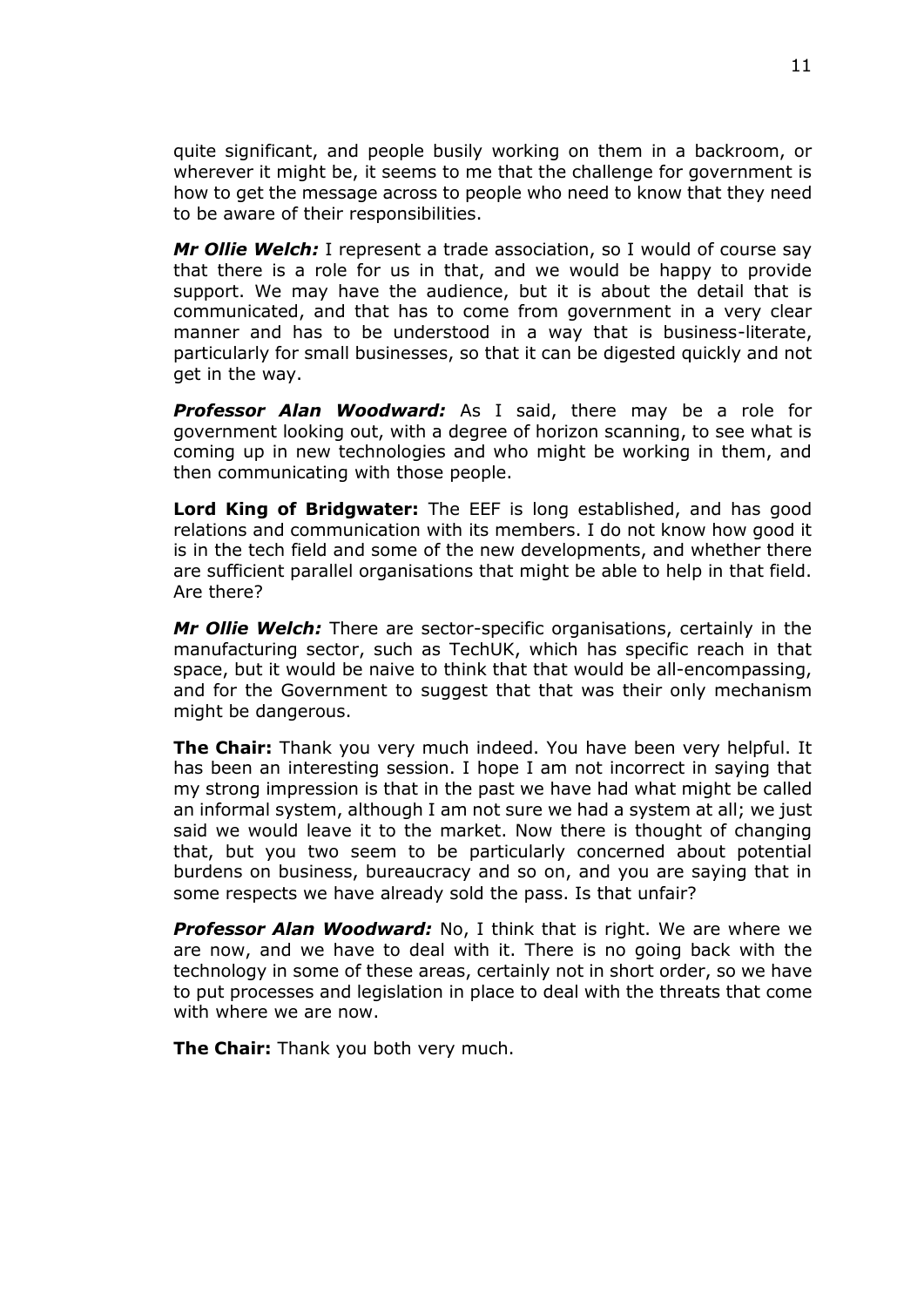# Examination of witnesses

Tim Jarvis and Paul McCloghrie.

Q10 **The Chair:** Thank you both very much indeed for coming. The Government have suggested that various changes require them to bring forward the proposals in the White Paper: technological, economic and geopolitical. Is it primarily technological, economic or geopolitical, or is it all of the above?

*Mr Paul McCloghrie:* It is a combination of changes happening in the world. We heard about some of them from the previous witnesses. It is certainly the case that the world is becoming economically more complicated. Supply chains are longer. Product components are designed in one country, manufactured somewhere else and assembled somewhere else before being sold in the UK or elsewhere. More countries are involved in the supply chain for our goods, and those goods tend to be more complicated.

There have been significant efforts over the previous decade to help make investment easier, both into the UK and from UK companies into companies overseas. That is a very good thing, but it means that money and capital flow around more easily than they did before.

Technology is changing a lot. Even in our daily lives, the ability to communicate quickly and find things out by searching huge volumes of data extremely quickly has changed the way we live our lives, and that has big consumer benefits, but it has national security implications as well. It has become harder to protect our national security and the technological advantage we have over our adversaries in some areas because of those changes. It is fair to say that the separation between companies and states that we are used to in the UK is not quite as clear-cut in other countries of the world, and there is a trend in that as well. A lot of factors are driving this.

**The Chair:** Your consultation exercise closes tomorrow. I am not asking you to pre-empt it, but are you able to tell us the flavour of it, and that on the whole people broadly agree with what is in the White Paper? Perhaps this is the other half of the same question: is there any particular common response coming through, especially one that surprises you?

*Mr Tim Jarvis:* As you say, the consultation closes tomorrow, so we are expecting a flood of responses in the next 24 hours. We have had some already, and we have been carrying out a number of consultation exercises with interested parties.

Some initial themes have come out of the discussions we have had so far. First and foremost, there has been general acceptance of the need for the Government to act in this area and update the arrangements they have at the moment. There is fairly broad consensus on that. There has been a general welcome for the principles we tried to establish in the White Paper about the need for a clear, transparent and predictable regime, and a lot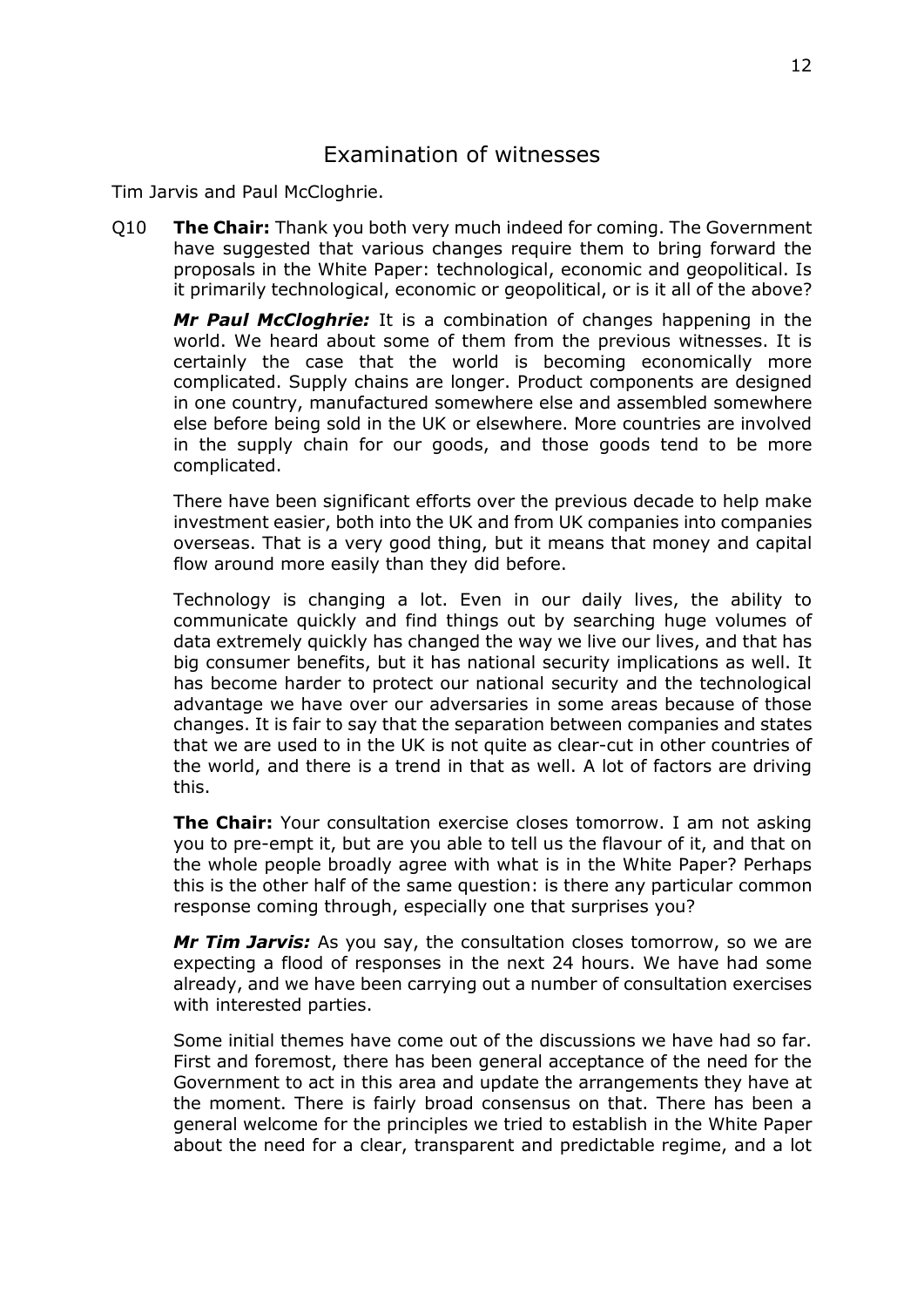of the consultation responses are trying to engage with that, to ensure that the regime does that.

There has been some recognition of the progress that has been made since the Green Paper was published in October 2017. We have tightened the areas we are now consulting on and have narrowed the areas where we are looking for views. There is general acceptance that the statement of policy intent will be quite a crucial part of the new regime, and we have published a draft of that already. We are expecting quite a lot of comments on some of the detail. The statement of policy intent will need to be approved by both Houses of Parliament in its original form and when it is subsequently amended, so I suspect we will get quite a lot of comment on that.

**Lord Hamilton of Epsom:** Do you have any problem with the takeover of GKN by Melrose?

*Mr Tim Jarvis:* It is worth recognising that the takeover of GKN by Melrose comes within the remit of the legislation as it currently stands. Under the Enterprise Act 2002, the Government have the power to intervene in mergers on grounds of national security above a certain threshold. GKN-Melrose was above that threshold, so it was open to the Government to intervene in the merger on national security grounds. After a thorough assessment, the decision was made not to do so.

**Lord Hamilton of Epsom:** Why do the Government need more powers than they already have?

*Mr Tim Jarvis:* The existing regime under the Enterprise Act carves out transactions below certain thresholds for companies with turnover of less than £70 million a year, or where the combined share of supply of two companies in a particular market is below 25%. There is recognition that perhaps those thresholds made more sense when we were looking at big infrastructure projects. The discussion we have heard today about some of the threats in the technology sector suggests that we need to expand the regime to cover potentially smaller transactions. That raises questions about how to do it in a proportionate way.

Q11 **Baroness Henig:** We are told that the Government are not acting in isolation and that many of our allies around the world are moving in the same direction. Have the Government sought in any way to co-ordinate our proposals with other key countries in bringing in changes—for example, so that experiences can be shared and we can learn from each other? Is that happening?

*Mr Tim Jarvis:* Yes, very much so. As you would expect, we regularly talk to our allies in particular about these issues. As you say, certain countries are looking at their own regimes in response to the same sorts of threats we have talked about. The US regime has been updated recently, and the Australian regime has undergone some changes, and we have talked to the representatives of the bodies that carry out those functions in those countries to develop our own proposals. It is worth noting that those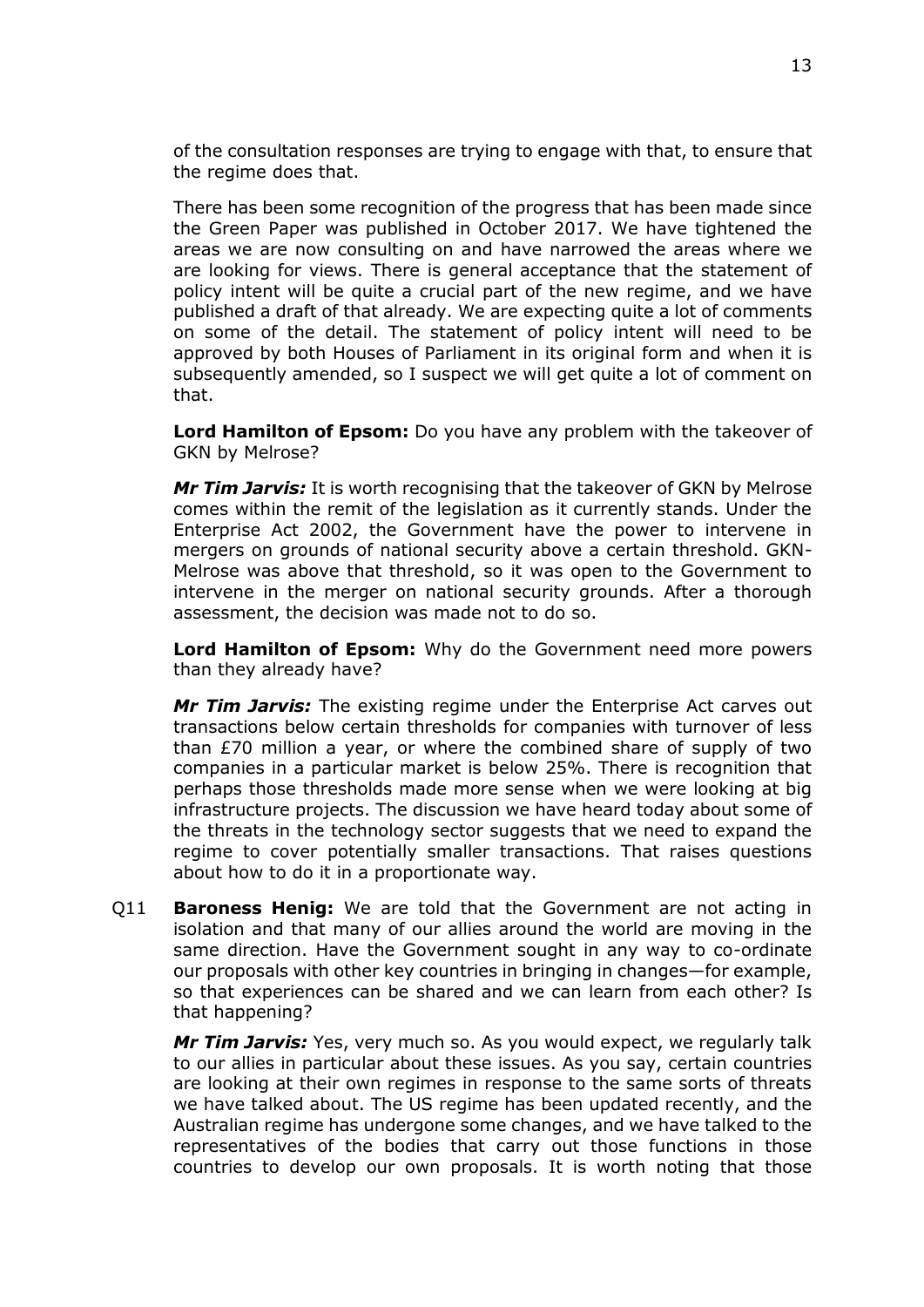regimes start from a very different place, so we have very much sought to look at what would work in a UK context.

**Baroness Henig:** I gather that Germany, for example, will set its threshold for scrutiny of investment at acquisitions of 15%, whereas we are talking about 25%. Is there any intention to look at that again, to revisit it?

*Mr Tim Jarvis:* In part, it reflects the existing nature of UK law, and elements of it. The reason why the 25% threshold was alighted on was its relevance in UK law. In company law, for example, shareholders require a 75% majority for special resolutions, so 25% gives you an obvious control.

It is not quite a clear blue line, as we heard earlier, and that is recognised in the current regime. For example, the Competition and Markets Authority has a measure of material influence that starts at 25% but allows it to look at ownership below that when it thinks that might have material influence. That is what we have sought to do in these proposals, and in the draft statement of policy intent we have sought to define in more detail the areas of significant influence of control. That threshold works in UK law up to a point, but we recognise that there will probably need to be some flexibility.

Q12 **Lord Harris of Haringey:** The core areas identified by the Government for acquisition controls exclude more than half of the 13 critical national infrastructure sectors. Why was it thought that foreign ownership of water companies is not a security risk?

*Mr Tim Jarvis:* The definition of core areas is in the statement of policy intent, which is intended to give some guidance about the areas of the economy where we most expect the regime to bite. It is important to note that the regime does not exclude any part of the economy from being called in if a national security assessment is deemed necessary. We have sought to recognise, in the core sectors, that some parts of the economy are very heavily regulated, and we would generally expect that those regulations were what was needed to look at any deals. It is still possible under the regime to call these things in, so it does not exclude them; it is simply trying to prioritise.

**Lord Harris of Haringey:** Are you saying that the water sector, for example, is so well regulated by Ofwat that you have no security concerns? Does Ofwat have particular expertise in that field?

*Mr Tim Jarvis:* No, we are not saying that we expect Ofwat to undertake all the security assessments we need of that sector, but we are aware that Ofwat has a lot of levers and information available to it about the sector, which can inform our national security assessments. If that then requires us to undertake a more detailed examination, we can do so under this regime.

**Lord Harris of Haringey:** The earlier witnesses specifically highlighted the long-term implications for the space sector, and the UK's role in that. Again, that is not included, and I do not think there is a regulator to inform national security decisions there.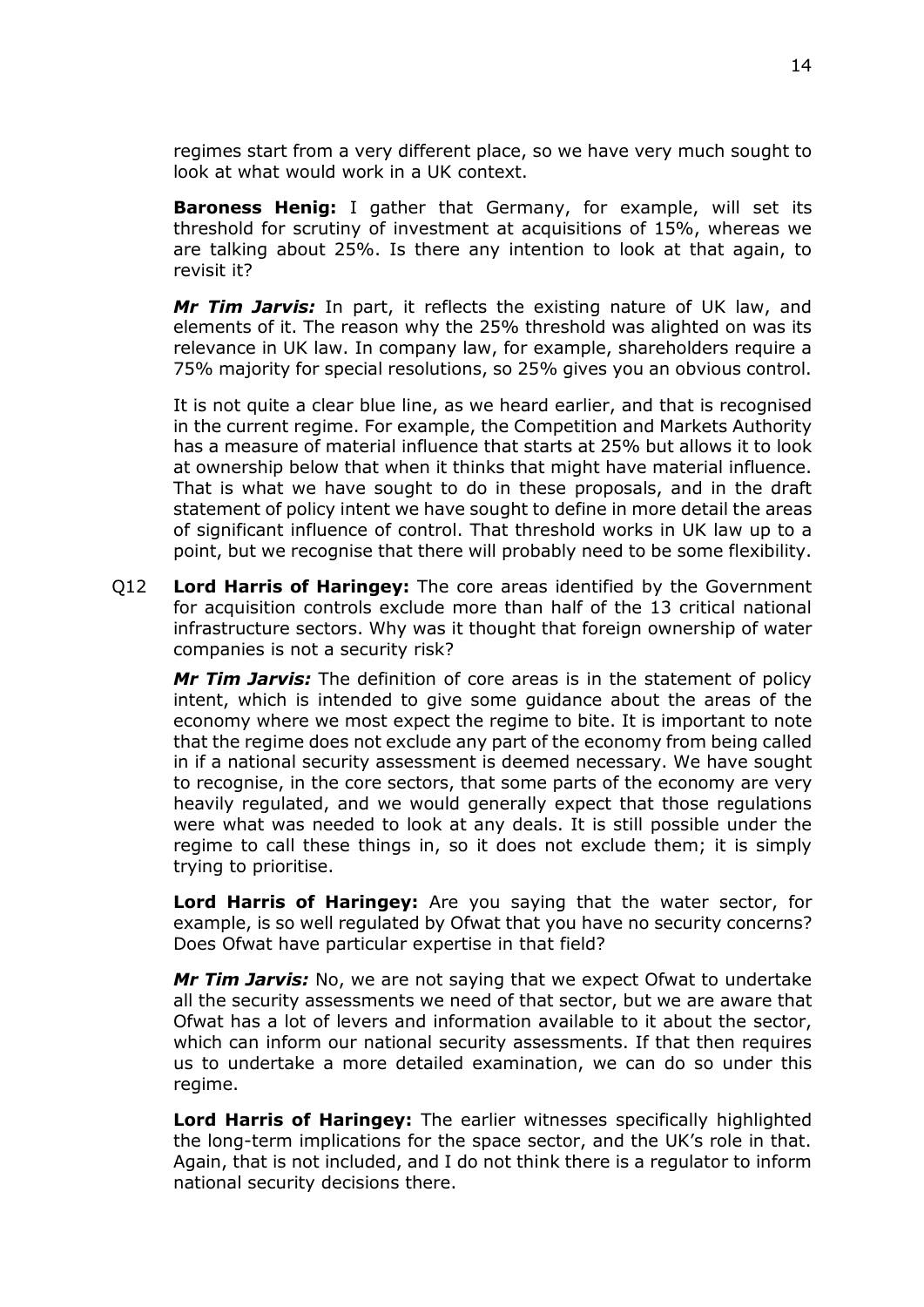*Mr Tim Jarvis:* Again, those sectors are included in the regime; all 13 CNI sectors are covered by the regime. In the draft statement of policy intent, we have highlighted where we think there is most likely to be a need for potential interventions under the regime. It is a requirement in the space sector that there needs to be a licence for certain types of activity, and that licence needs to provide information about who owns it. There are some protections in the sector. I again stress the point that we are not ruling out any sectors from being within the scope of the regime.

**Lord Harris of Haringey:** Can I ask a slightly different question? Are some bits of the various sectors, whether in the core areas identified or elsewhere, so sensitive and important that there should be a requirement that they are supplied only by properly vetted, UK-owned, UK-supply chain providers?

*Mr Tim Jarvis:* There are existing provisions for certain parts of the defence sector where access to confidential information for government requires certain protections to be put in place and people to be security vetted. We very much expect those sorts of arrangements to continue.

**Lord Harris of Haringey:** What about the provision of cloud services for example, for the security agencies?

*Mr Tim Jarvis:* That could come within the definition of a core area as a supplier to an essential part of the CNI sector, and it would obviously be open to the regime to look at potential suppliers in that market and ensure that appropriate protections are put in place. That is possible now, under the current regime.

**Lord Harris of Haringey:** It would be possible to say, if one wanted to, that it should be only a UK supplier, or only a supplier based in one of the Five Eyes countries, or it could be open to anyone, provided that somebody had had a good look at them.

*Mr Paul McCloghrie:* With government contracting, you can put those kinds of provisions in the contracts that government has with suppliers of data services, and so on. Some contracts have such provisions, which allow government a say or veto power over the contract when there is a change of control in the company the contract is with.

**Lord Harris of Haringey:** Thinking specifically about cloud provision, as I understand it—I am not an expert on UK law, let alone US law—US law says that, if you are a US provider of cloud, the US Government can look at what you have acquired on US-based servers. Given that we are of course terribly close to the US Government, as always, is it appropriate that a US supplier should provide cloud services for something sensitive, such as data held by our security agencies?

*Mr Tim Jarvis:* As with the regime now, all such acquisitions will be treated case by case, which would reflect the national security position at the time, and the appetite of the Government around any risks associated with that. The regime does not seek to provide a definitive answer to that question,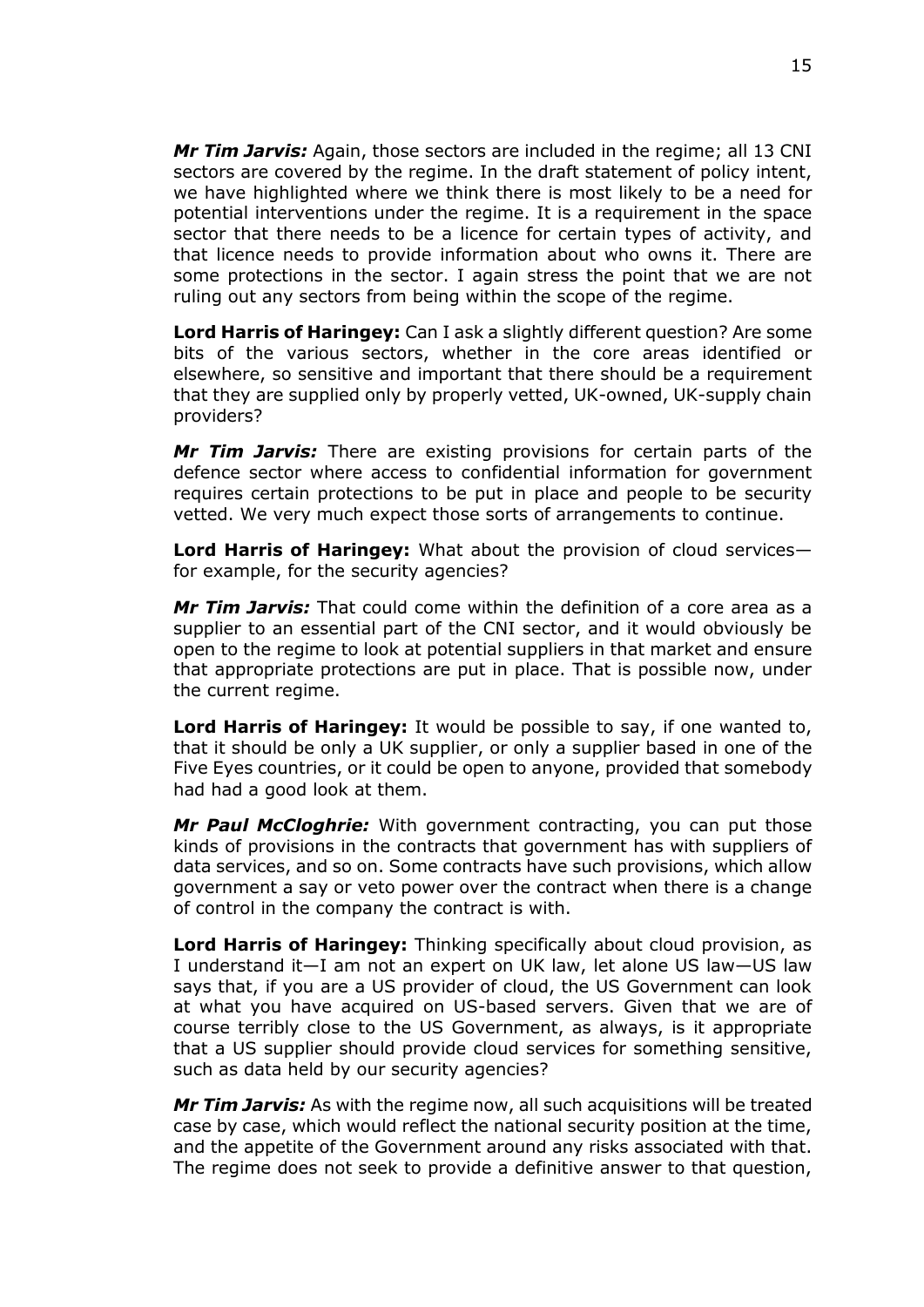but it would provide the Government with the powers to impose remedies that they deemed necessary in certain circumstances, such as those you described.

Q13 **Baroness Lane-Fox of Soho:** We talked earlier about different ways to assess the nature of advanced technologies, and the threat from them. I am interested in how you came up with the list, and who you consulted to do so.

*Mr Tim Jarvis:* As you would imagine, we consulted very widely and talked to trade associations, academics and people investing in these sectors. This discussion and the earlier one go to the heart of the question about the need to balance flexibility in the regime, to reflect what is likely to be a very changing world, while trying to give businesses certainty about how the regime will work. At the moment, we have tried to define the areas that, from our discussions and consultations, we expect to be of interest, while retaining flexibility in a changing world and environment.

**Baroness Lane-Fox of Soho:** Who specifically did you talk to in the wider network? Was it, for example, the Government Office for Science or the Chief Scientific Adviser? Can you give some examples of the future-looking people you talked to?

*Mr Tim Jarvis:* There is a network of scientific advisers across government, so we engaged with them, and we talked specifically to the Chief Scientific Adviser on national security. We also talked, as the other witnesses mentioned, to TechWorks, which is a trade body, and various other tech councils, such as UK Photonics and people like that, who are experts in some of these developing fields.

**Baroness Lane-Fox of Soho:** As you heard from our earlier witnesses, there is a very complicated balance in getting the right level of anxiety about the future along with keeping the right level of innovation for now. How have you reflected on that, and how do you manage that tension with the security implications? It is a hard thing to unpick.

*Mr Tim Jarvis:* Yes, it very much is. We have looked at the current regime. Outside the thresholds I described earlier, the Secretary of State has quite wide powers across the economy to intervene on grounds of national security. In taking a view that we need to widen the scope of that to transactions of smaller value, we need to provide some certainty, predictability and transparency to the regime. That is what we have repeatedly been told is needed. In the example we have given, the mechanisms that we are introducing under the new regime will enable companies to notify and gain assurance following that notification, within a short period of time, that their investment can proceed.

**Baroness Lane-Fox of Soho:** I get it from the supply side, but from the governmental side what can you systematise for horizon-scanning and future-proofing upcoming threats?

*Mr Tim Jarvis:* Oh, I see; sorry, I slightly misunderstood your question. Obviously, we need to carry on talking to the sorts of people we talked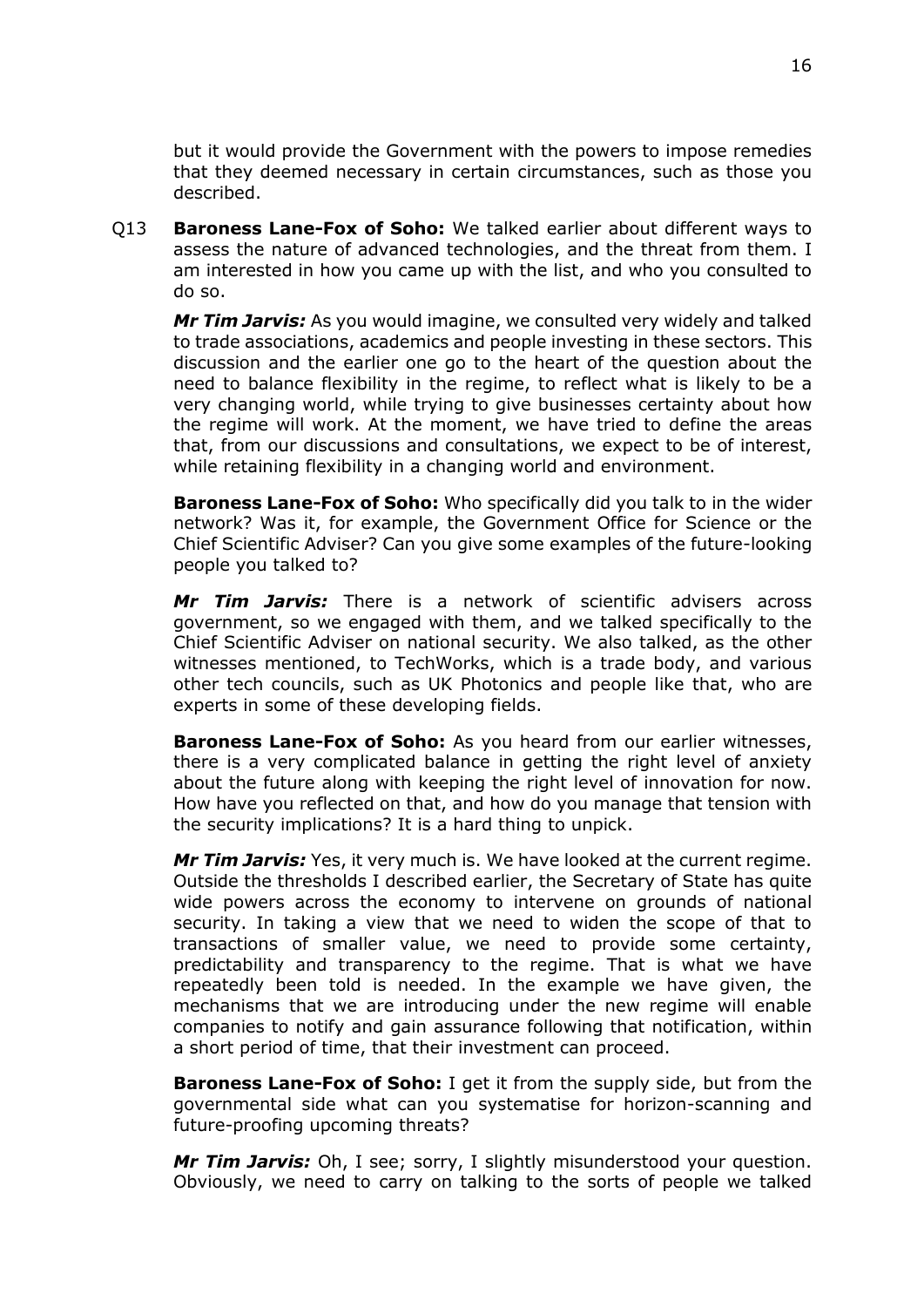about earlier, and there is a lot of monitoring of these sectors for all sorts of reasons across government, as well as capacity across government and relationships with individual sectors. It is very much that sort of engagement that will help to inform how the regime develops as it goes forward.

**Baroness Lane-Fox of Soho:** That does not sound hardwired into the system; it sounds more casual.

*Mr Paul McCloghrie:* For quite some time, the Government have faced the challenge of trying to work out where the technology sector is going; a lot of parts of government take that seriously and consider it part of their role. The Government Office for Science, which you mentioned, publishes regularly on future technology. The MoD runs its Development, Concepts and Doctrine Centre, which is launching its *Global Strategic Trends* publication, and that looks at technology. Rather than creating something new, the challenge is to make sure that the people already doing this feed in their views and knowledge.

**Baroness Lane-Fox of Soho:** One thing that everybody has mentioned is quantum technology, which is profoundly complicated to understand and difficult to assess. I am not an expert, but, as I understand it, future capacity could be insanely important, yet right now we are still a long way from any effective deployment of it. Do you see quantum technologies as one of the key areas that you would imagine keeping a focus on, particularly some of the vulnerabilities that you might be prone to because of the capacity for different kinds of sensing, encryption breaking, or any of the different things that you know about?

*Mr Paul McCloghrie:* Quantum technology is certainly on our list of things where we pay attention to developments, and keep ongoing dialogue with some of the companies at the cutting edge, some of which are based in Britain. You mentioned quantum sensing, computing, big data analytics and algorithm breaking. Quantum communications, and the ability to communicate with people in ways that are not open to interception or detection, are another area that we would be particularly interested in.

**Baroness Lane-Fox of Soho:** It is hard for people in the sector to understand this stuff, let alone Governments, and I salute you guys for getting your heads around it all, specifically the advanced technologies. How do you ensure that you have enough people who are far enough up the learning curve to make informed policy suggestions and decisions?

*Mr Tim Jarvis:* There is expertise across government and through the scientific network, as we have described, in the Government Office for Science. By highlighting those areas in the White Paper, we have signalled that we need to focus on them, and we are looking for the scientific community to engage with us and help us understand things as they develop.

**Baroness Lane-Fox of Soho:** Do you think that happens effectively at the minute?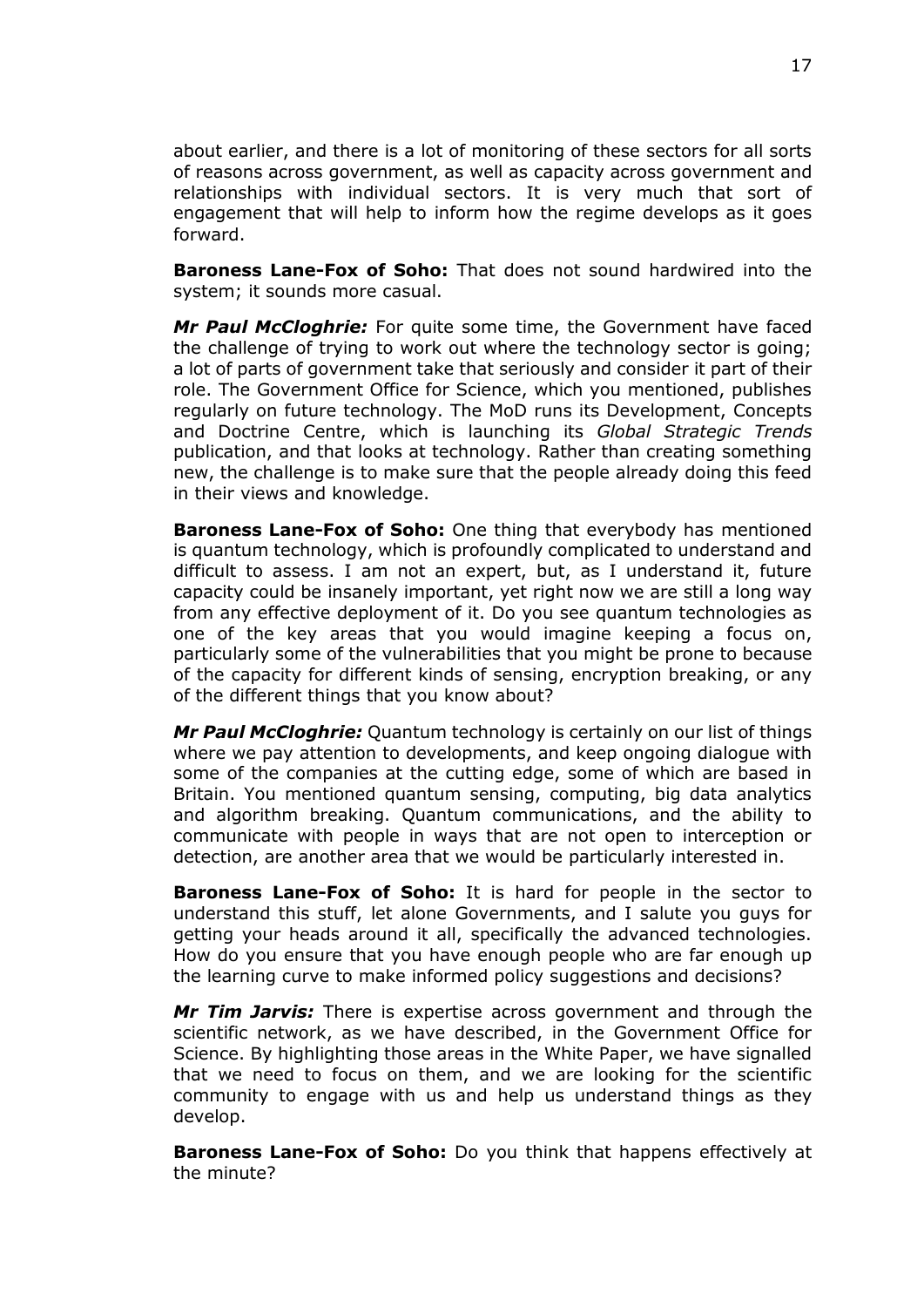*Mr Tim Jarvis:* It happens case by case, which is how, on the whole, we would tend to approach such things. It is quite hard sometimes to think in the abstract about a transaction that might concern us. We have a good system in place for when a case comes up that we think might raise national security concerns; we have a network of people we can go to for advice to make a full security assessment of a transaction, and that is what we anticipate developing in the new regime.

Q14 **Lord King of Bridgwater:** My question is on a point I raised earlier. Were you in for the earlier session?

*Mr Tim Jarvis:* I was, yes.

**Lord King of Bridgwater:** I raised a point about how people know whether they are being effective. How are you going to cover the waterfront and make sure that the people we need to know about actually know that they need to be known about?

*Mr Tim Jarvis:* That is clearly one of the big challenges for the new regime. We have sought to put quite a lot of detail in the White Paper and in the draft statement of policy intent. We are consulting widely with trade associations and advisers. I am sure that, as we introduce the regime, we will need to look at how we can leverage our existing relationships with those sectors across government to ensure that there is growing awareness of the regime and how it works.

Q15 **Lord Brennan:** Is there a hit list of acquirer risk countries or foreign entities? If there is, where is it, and, if there is not, should there be one?

*Mr Paul McCloghrie:* There is no blacklist of countries. It would be very difficult to point to any country or place and say that all acquisitions from there were safe and would never raise national security concerns. It is relatively straightforward to come up with hypothetical situations in your head, such that an investment from almost anywhere could raise national security concerns. There is no blacklist, and each transaction is assessed case by case.

**Lord Brennan:** When Australia or the US ban a Chinese company from investing in certain communications businesses in their countries, what do we do?

*Mr Paul McCloghrie:* If that kind of investment was happening here, we would assess it based on the information in the case, on exactly who wanted to buy what, looking at the kinds of risks set out in the White Paper.

**Lord Brennan:** Are we doing something as a consequence of that?

*Mr Paul McCloghrie:* Do you mean in consequence of the Australian decision?

**Lord Brennan:** The US and the Australian decisions.

*Mr Paul McCloghrie:* Yes, we would bear them in mind, if a similar investment was happening here.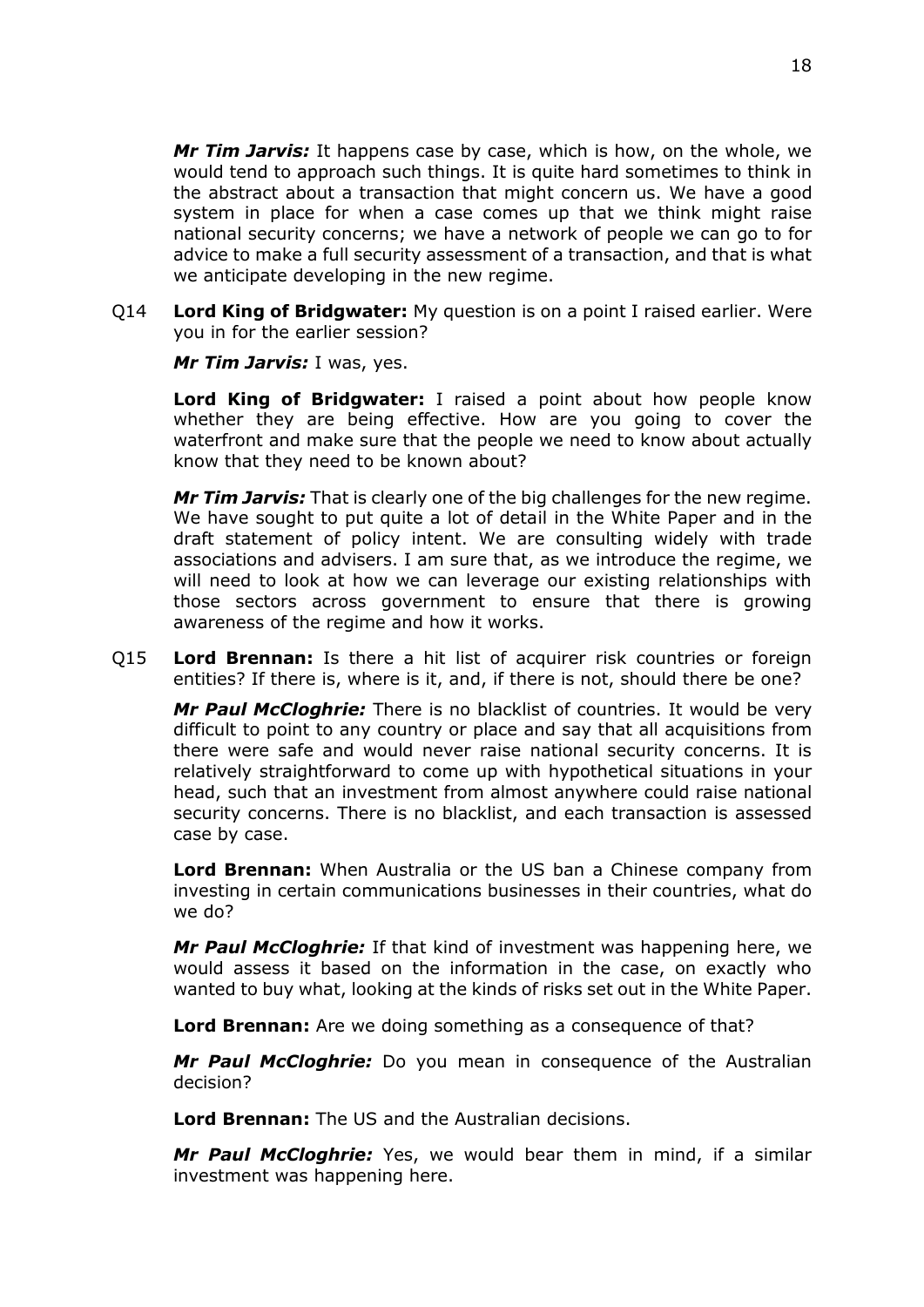**Lord Brennan:** How does a company deal proactively with the acquirer risk? If there is no list, how do ordinary companies operating in the marketplace deal with the risk?

*Mr Tim Jarvis:* In the draft statement of policy intent, we tried to set out more detail on what we understand by the three risks—the target risk, the trigger event risk and the acquirer risk. We will look at them case by case, but clearly there are likely to be certain transactions that raise more concerns than others.

In answer to your earlier question, we have existing powers to intervene on cases, and the track record of successive Governments in this area shows there have been eight interventions on grounds of national security. Six of those have been in relation to acquisitions by companies based in countries that we would traditionally see as allies. It is particularly about what they are buying and the sort of things we would need to put in place. It is very much not a country-specific proposal. Obviously, we would need to look at each case on its merits.

Q16 **Lord Brennan:** People in the marketplace might well think about this problem and think of examples of what would happen under the White Paper. The Huawei oversight board could give only "limited assurance" because of the state of the evidence this year. How would Huawei survive if it applied to acquire part of an English communications company, in the light of the advisory board's findings?

*Mr Paul McCloghrie:* It is probably worth being clear that what the advisory board does is quite different from what the regime does. The advisory board looks at the integration of Huawei engineering into UK telecoms systems very much from an engineering assurance point of view, making sure that there are no flaws, back doors or weaknesses in those products, or in how they are integrated. The evaluation centre does not look at Huawei's wider corporate strategy or what it might invest in. If it was to invest in the UK telecoms sector, under the proposals in the White Paper, that could be looked at through the national security lens to see whether any kind of intervention was needed.

**Lord Brennan:** Civil nuclear is a principal core area of national security. How would the Hinkley Point nuclear proposal, involving Chinese investment, survive the White Paper approach?

*Mr Paul McCloghrie:* It would be like GKN, I think.

*Mr Tim Jarvis:* Yes, it is worth stressing that a number of these transactions, such as Huawei and elements of Hinkley Point, could come within the existing regime. It would have been open to Ministers, for example, to take a view, and we would expect them to continue to do so. The regime does not set out a change in risk appetite in relation to some of those transactions; it simply seeks to widen the existing scope to enable us to examine more deals in more detail.

**Lord Brennan:** The approach will not operate retrospectively.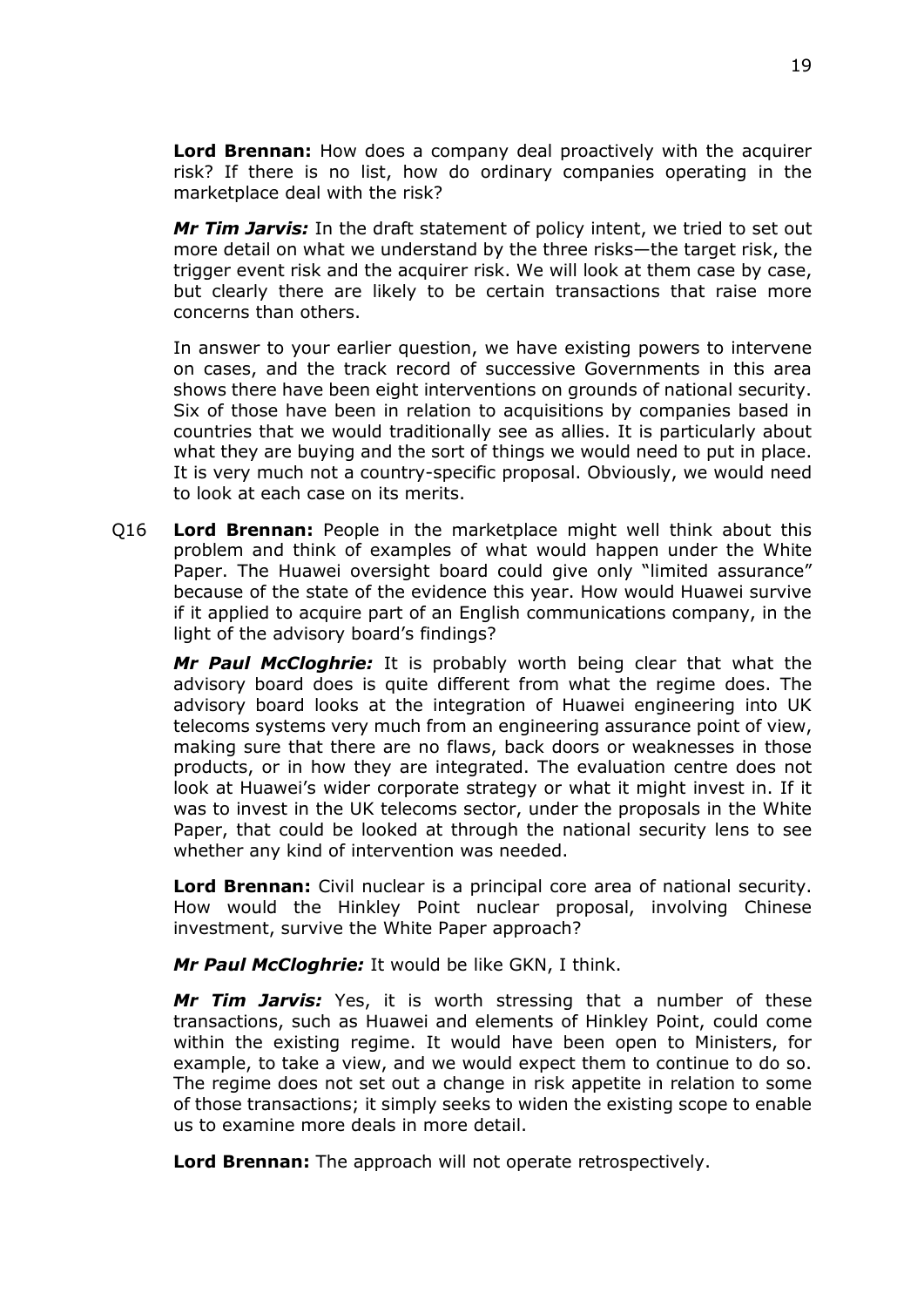#### *Mr Tim Jarvis:* No.

**Lord King of Bridgwater:** Would you confirm that you are not going to issue a list to companies of the countries that they do not need to worry about? You talked about doing it on a case-by-case basis, and that must be right, because situations change. Rather than having a comfort list of people who are all right and saying that any of them can buy up anything they like in the UK, you will do it case by case, and you will not publish a list in advance of who is all right and who is not all right. Is that correct?

#### *Mr Tim Jarvis:* That is right.

**Lord King of Bridgwater:** That is very good. At Hinkley Point, which is in my old constituency, the Chinese came in behind EDF. Part of the arrangement is the understanding that they might have the opportunity themselves to build their own nuclear power station in this country. That obviously raises wider issues, which go way beyond Hinkley Point.

*Mr Tim Jarvis:* What the new regime does, compared with the old one, is to enable the scrutiny of acquisition of assets as well as simply acquiring a company. It is intended to widen the regime to enable us to look in more detail at those sorts of deals.

**Lord Hamilton of Epsom:** What happens about second-hand risk? Say that a company in a friendly country acquires a tech-sensitive business here, and then, subsequently, the Chinese take a 25% holding in the parent company. Whose responsibility is it to report that or flag it up? Would you watch that? How does it work?

*Mr Tim Jarvis:* That could be a trigger event under the regime. If it was a company of interest, we would likely be monitoring it, and we can take a notification from anybody involved in the transaction.

Q17 **Stephen Twigg:** I have several questions about responses to the White Paper consultation. First, have the security agencies expressed any concerns about the White Paper proposals?

*Mr Tim Jarvis:* We worked very closely with the security agencies through the development of the proposals, through Paul and his team. There was a cross-Whitehall board, and they were represented on that and helped to develop the proposals.

**Stephen Twigg:** Were there no concerns, particularly on voluntary notification?

*Mr Tim Jarvis:* The advantage of the voluntary notification regime from a national security perspective is the flexibility that it allows to respond to changing circumstances. The agreement across Whitehall was that that was the preferred regime.

**Stephen Twigg:** Is the National Cyber Security Centre fully on board with what is being proposed?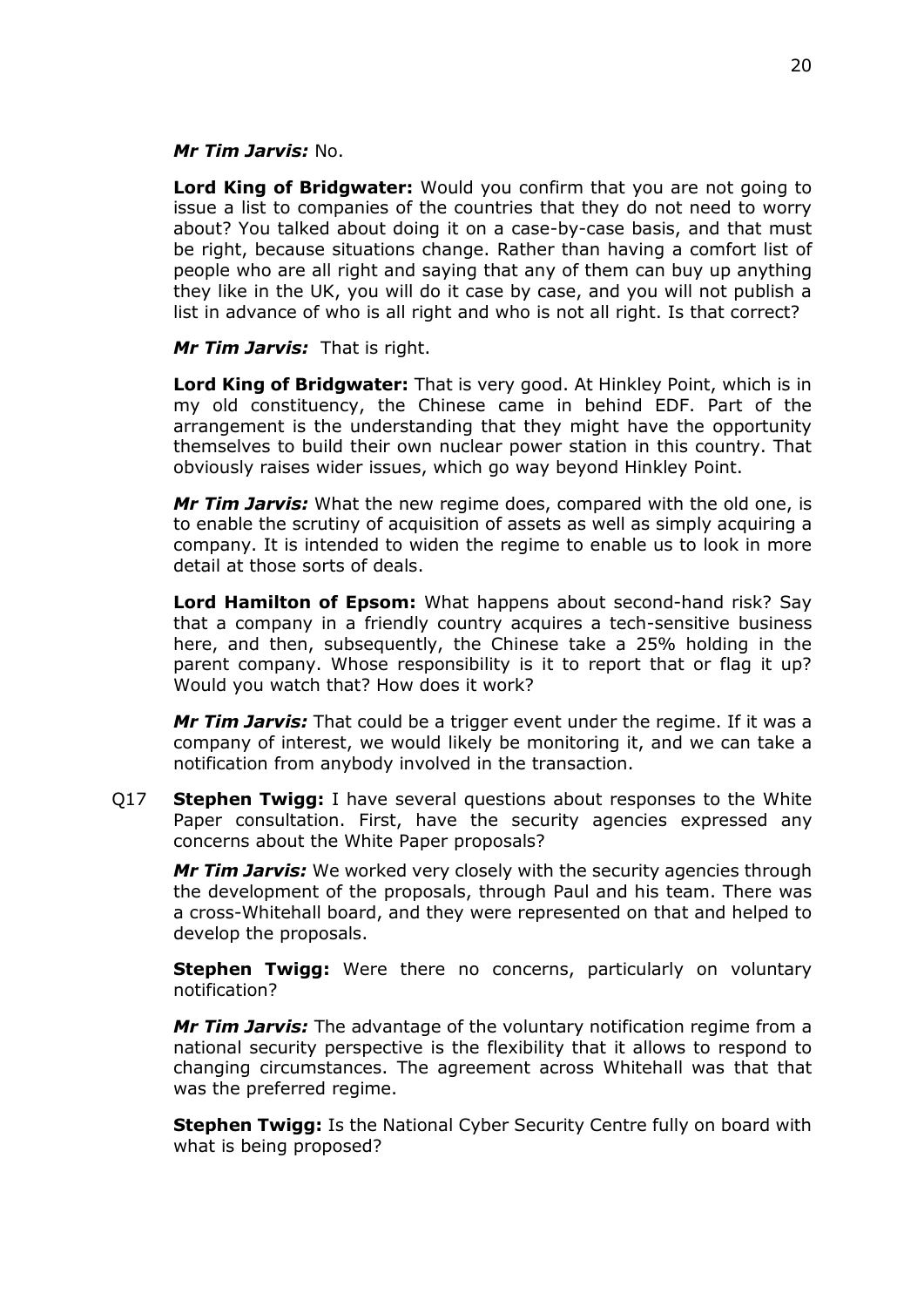*Mr Paul McCloghrie:* Yes; it was part of the cross-Whitehall discussion of the proposals and part of that agreement.

**Stephen Twigg:** Earlier, in the first panel, we heard from business about voluntary versus mandatory notification. Can you say a bit more about discussions you have had with multinationals or UK businesses that have benefited from foreign investment? In particular, is there concern that there could be a negative impact on foreign investment as a result of these changes?

*Mr Tim Jarvis:* On voluntary notification versus mandatory notification, the Green Paper that we published in October 2017 offered three proposals: an expansion of the current voluntary notification regime, with an expanded call-in power; a mandatory regime, where we identified the sectors we were interested in; and a combination of the two.

The responses we received were reasonably broadly split. A small majority was in favour of a voluntary notification regime. There was very little support for a combination of the two. Those who wanted a mandatory notification regime wanted the certainty that that would give. The problem then is that you would have to define clearly the sectors you were interested in, which would make the regime much less flexible to respond to changing threats.

Q18 **Baroness Henig:** We have a voluntary notification scheme, which takes away certainty in a way, as you have just said. The White Paper envisages "informal discussions" to clarify when businesses should notify the Government about an acquisition. Do you envisage many businesses failing to meet their obligations due to uncertainty, confusion and not being sure quite when they should respond?

*Mr Tim Jarvis:* The reference to informal discussions in the White Paper very much reflects some of the feedback we had to the Green Paper consultation and this consultation. One of the perceived advantages of the current regime, whereby companies notify the Competition and Markets Authority, is that they value the pre-notification engagement they can have.

We are keen to replicate that to help businesses understand what they need to do, should they be operating in one of the sectors we have referred to, and to help them triangulate the risks we set out in our statement of policy intent. Clearly, we are talking a lot to advisers, to law firms in particular, which advise companies about how the regime will work, and they are greatly helping us. We are trying to refine the proposals through the consultation process.

**Baroness Henig:** It is a bit of a work in progress. A mandatory system would have made it much easier, in some ways.

*Mr Tim Jarvis:* It would have made it easier in the sense that it would have been very clear what was in and what was out, but it would obviously have taken out of scope of the regime something that might potentially be a national security risk that had not been anticipated. In the White Paper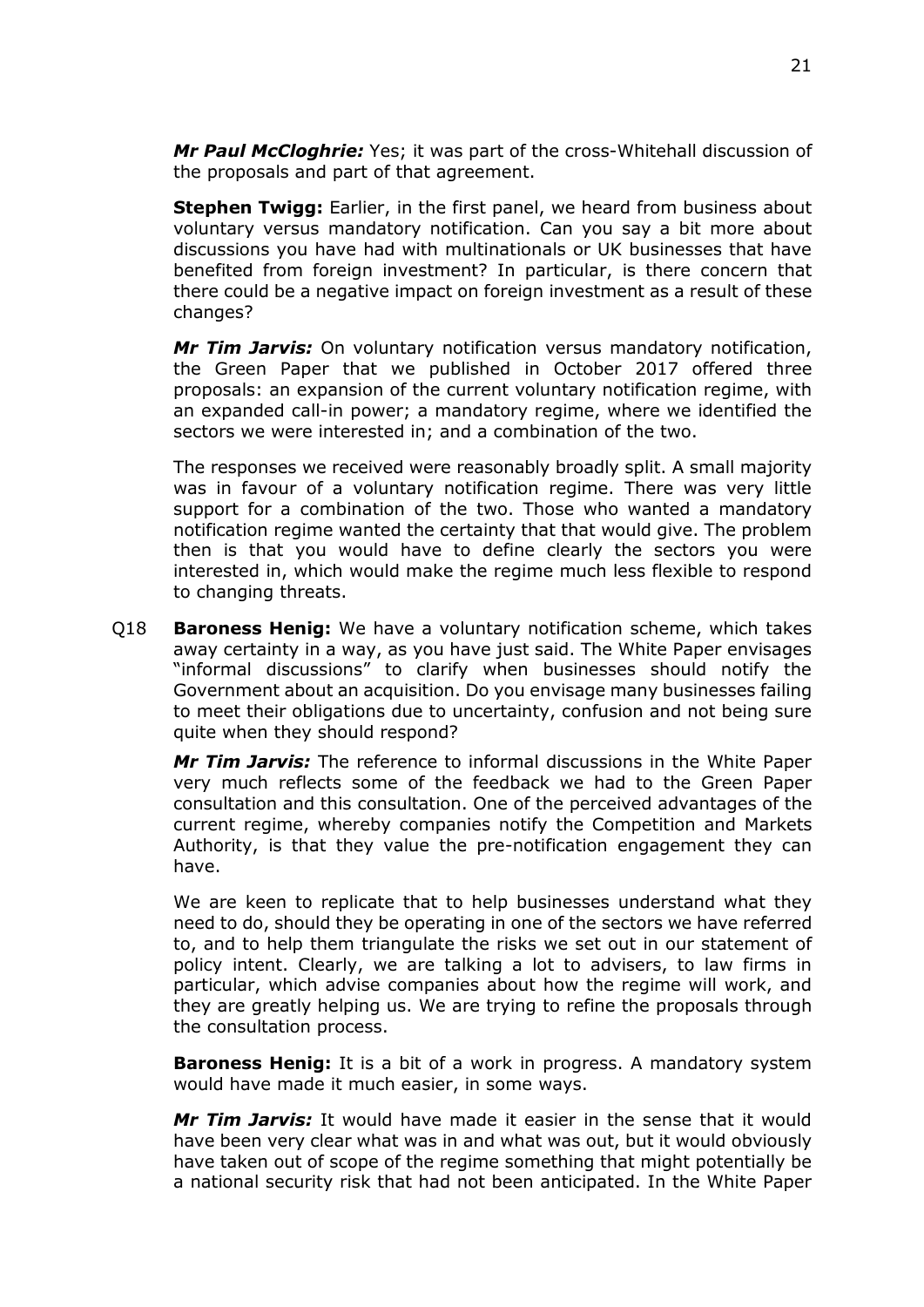and the statement of policy intent, we have given quite a lot of detail on how the processes work. We are looking for responses to the consultation to help us to hone that.

Q19 **Lord Harris of Haringey:** The White Paper says that it is anticipated that about 100 cases a year might be called in as part of the process. How did you derive that figure?

*Mr Tim Jarvis:* It is described in the White Paper as our initial analysis, and it is very much that. We looked at the sectors that we set out in our statement of policy intent. For some of those transactions data are available; for example, there are data on mergers and acquisitions in sectors. It fluctuates a lot year by year, but it gives you a central estimate.

In some of the other types of investments that would come within the regime, data about increases in share percentages and acquisition of assets are a bit harder to come by, so we sought proxies for those. The proportion that we said is likely to be called in is based on historical practice in cases that were called in under the current regime. We would accept that the figures are likely to need to be refined more at the point when we introduce legislation, and it is very much the aim of the consultation process to help us to hone that figure and to try to understand the number of transactions in sectors that might fall within the regime.

**Lord Harris of Haringey:** The figure of 100 cases is based on past experience. Presumably the figure will vary, but what is your expectation of how many of those 100 will actually be blocked? Presumably, on the basis of that past experience, you will have some idea where you draw the line.

*Mr Tim Jarvis:* For 16 years, since the current regime under the Enterprise Act 2002 has been in place, the Government have not blocked outright any merger or acquisition on national security grounds. They have imposed remedies in around seven cases. We anticipate that that practice would continue.

#### **Lord Harris of Haringey:** Seven out of what—1,600?

*Mr Tim Jarvis:* No. Under the current regime, a public interest intervention notice is issued to examine the case in more detail. That has been done eight times in relation to national security, and seven times it has resulted in some remedy or slight change that enabled the deal to go through, but with some modifications. That is the sort of practice.

**Lord Harris of Haringey:** It is a very small percentage, based on past experience.

#### *Mr Tim Jarvis:* It is, yes.

**Lord Harris of Haringey:** When something has been called in, what level of expertise exists within the government machine to assess the implications? What market monitoring will you have to see whether in fact you are aware of all the various deals that might be out there, which you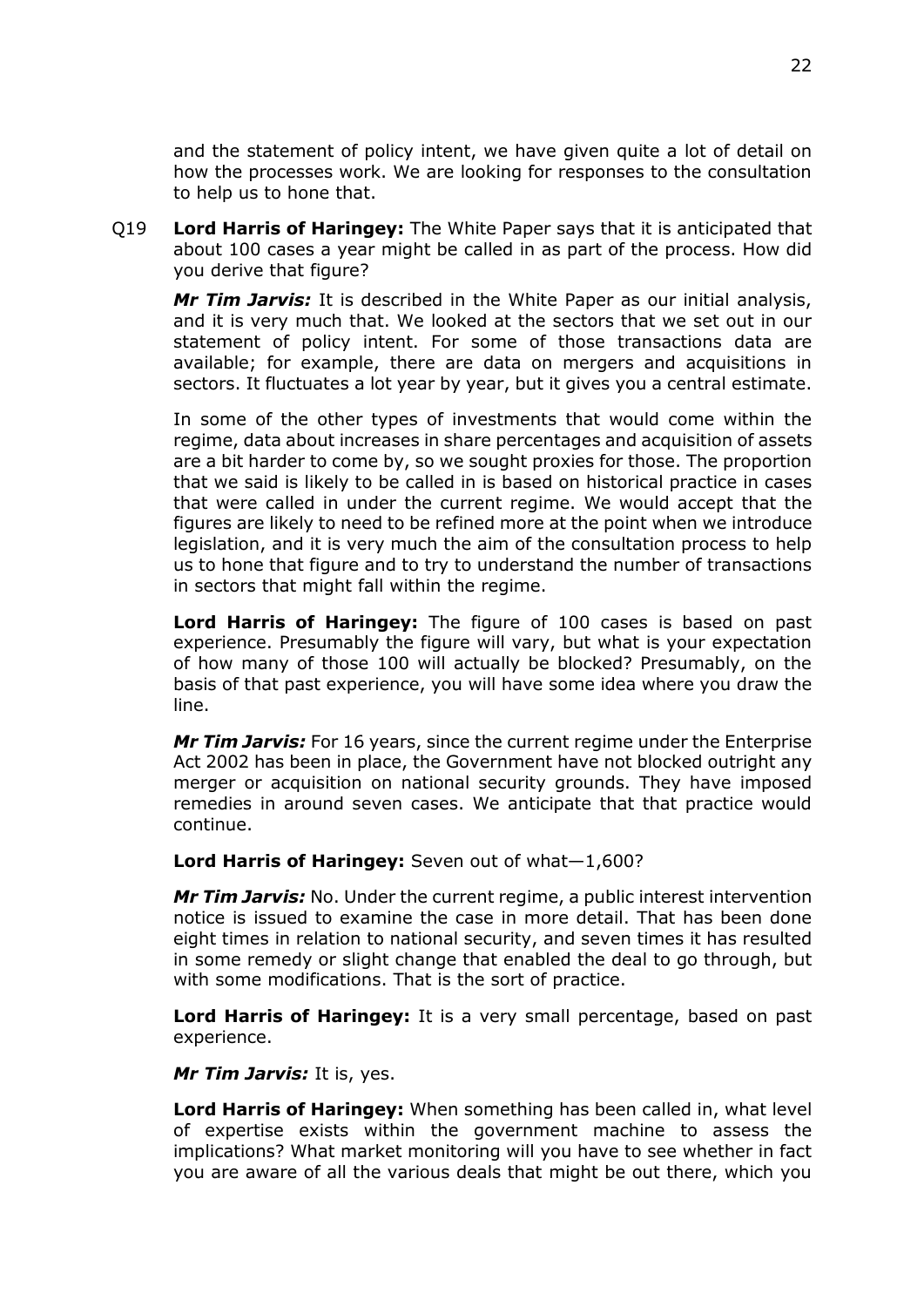need to call in? How many staff do you expect to deploy on that? Do you have the skills available?

*Mr Tim Jarvis:* On market monitoring, we very much look to build on what we have at the moment in the current regime. The Competition and Markets Authority monitors mergers in the markets, as you would expect, and has staff available to look at open-source data and market intelligence to identify deals that are going ahead. The CMA has a duty to notify the Government of anything that may raise national security concerns.

We have a network of relationships with various sectors across different government departments, and we co-ordinate those. But you are right: in the new regime, we will look to centralise some resource to ensure that we have the right people available to business to engage with it on the specifics of the regime and how it works, and ensure that we are monitoring markets to the extent that we need. Since the publication of the White Paper, we have started to look at that in more detail, but we are not yet at the stage where we have finalised it.

**Lord Harris of Haringey:** Are we talking about a team of three, of 20 or 100? I have no idea.

*Mr Tim Jarvis:* The Competition and Markets Authority has a staff of between 600 and 700, although I would need to check that, and probably about half of them are involved in various types of market monitoring for the purposes of looking at transactions from a competition perspective and at markets more generally. That resource is obviously available to government and informs them. We have staff in individual departments who work on particular sectors right across government, and a range of people are involved in that work. We would look to co-ordinate that to a greater extent.

Q20 **Lord Harris of Haringey:** The process will look at national security issues. Will it also end up adding economic or competition matters? If so, how exactly will it do that?

*Mr Tim Jarvis:* No is the short answer. The proposals for legislation in the White Paper are purely focused on national security, and the Secretary of State has made that clear in his statements. It is anticipated that that would be in the legislation that was brought forward. As it is now, the Secretary of State operates in a quasi-judicial capacity in these sorts of cases, and the legislation requires the Secretary of State to make an assessment purely on national security grounds as one of the public interest grounds.

**Lord Harris of Haringey:** In essence, there would be two entirely separate processes.

#### *Mr Tim Jarvis:* Yes.

**Lord Harris of Haringey:** The same deal might be examined by the same Secretary of State on national security grounds and on competition grounds.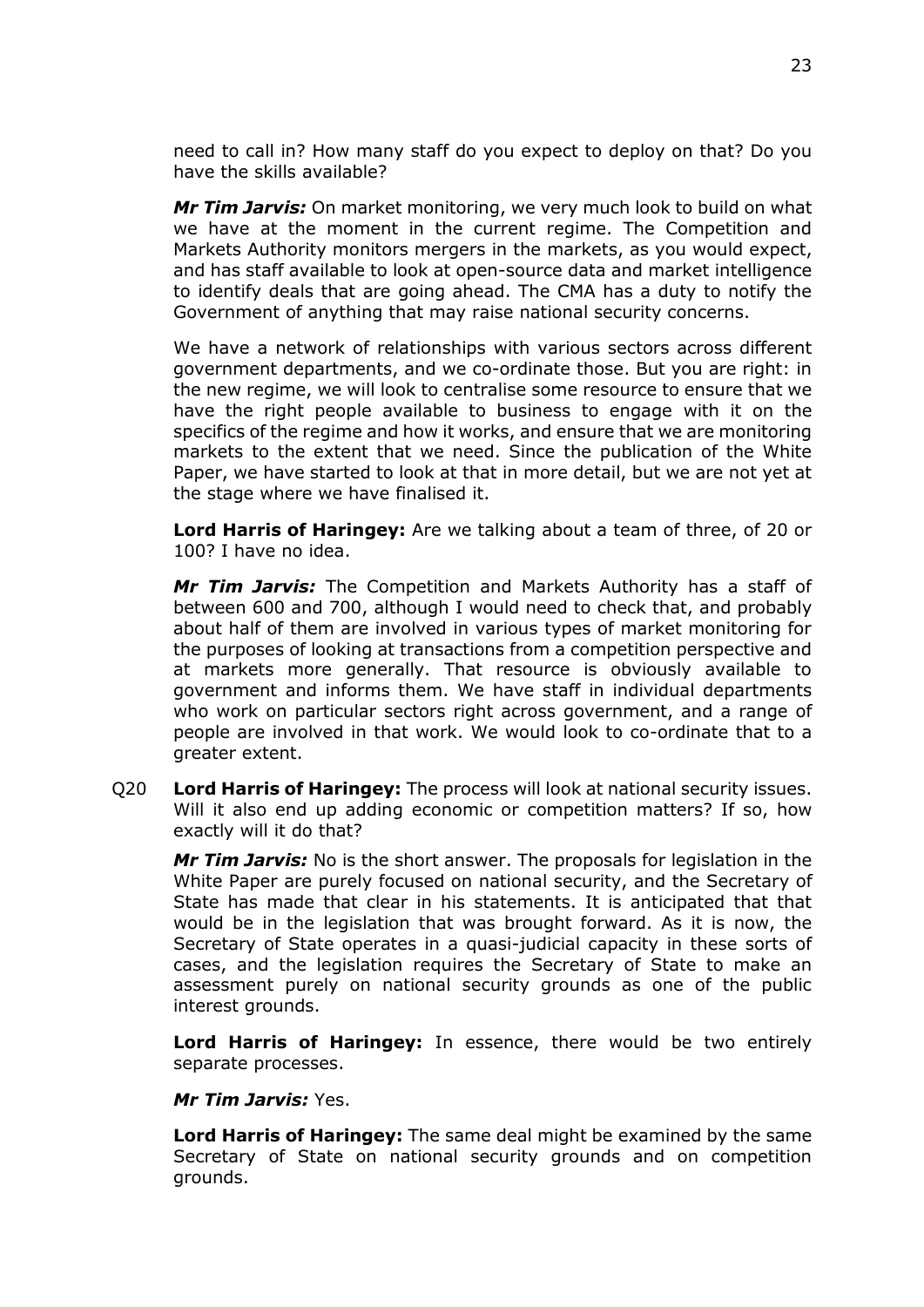*Mr Tim Jarvis:* No. You are right that potentially different assessments could be going on at the same time, but the competition assessment of a deal would be done by the Competition and Markets Authority. We need to ensure that the operation of the regime allows for parallel processes, and we are talking to the Competition and Markets Authority about how that would work. To a certain extent, it is the case now. It may well be that cases that raise competition concerns might also raise national security concerns, and at that point we work with the Competition and Markets Authority to make sure that the processes run in parallel.

**Chair:** Is it not possible that there might be differences of view? One thing that struck me, while listening to all this—I may be mistaken, so tell me if I have missed it—is that it does not seem ever to be envisaged that there might be a difference of view between a company that is being approached for investment or takeover, or whatever it is, and the Government of the day who are concerned about national security. You are relying on a completely voluntary system even to tip the Government off. Is it thought inconceivable that such a thing could happen?

*Mr Tim Jarvis:* We anticipate that the way the regime will work is that, when deals or transactions are called in for further scrutiny, at that point the parties to the transaction will no doubt, as they do now, make representations about the nature of the transaction and how they would seek to mitigate any concerns that the Government might have. We expect a similar process to play out under this regime.

*Mr Paul McCloghrie:* The proposals give the Government the power to call in transactions that have not been notified.

Q21 **Chair:** You are just finishing your consultation. Do you have a potential timescale for introducing the legislation? After all, these are quite major issues.

*Mr Tim Jarvis:* They are major issues, and the Secretary of State was very clear in his foreword to the document that we need to take a deliberative and consultative approach to the proposals.

**Chair:** It will be at the end of the Parliament, then.

*Mr Tim Jarvis:* When the conclusion of the consultation is complete, there will need to be a decision about where we go, if there is to be legislation and at what point it would be introduced.

**Chair:** I recognise that these things are complex, but do you not think you should be getting on with it at this moment in time because you need the legislation by X, if possible?

*Mr Tim Jarvis:* As I say, it will depend on the outcome of the consultation and the decisions of the Secretary of State at that point about how to proceed and when.

**Chair:** I hesitate to raise this terrible word, but there is Brexit. I understand that the Commission has proposed an EU-wide screening